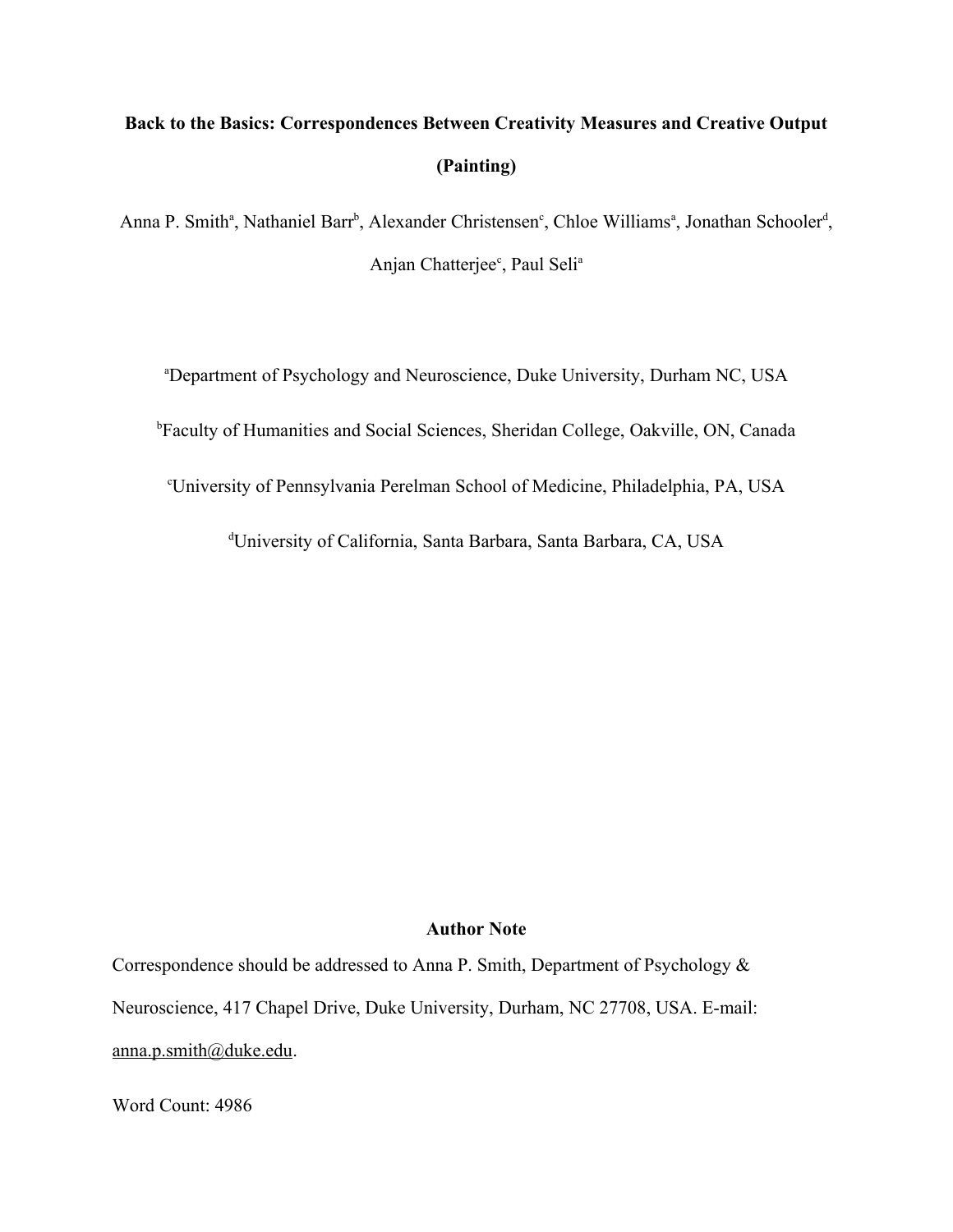#### **Abstract**

Researchers since the 1950s have invested a great deal in creating "gold standard" creativity assessments that can be administered in a controlled laboratory setting. Despite the successes in developing reliable and widely used instruments, these efforts have come at the cost of not using ecologically- and face-valid tasks. In this paper, we describe a novel protocol to fill this critical gap by bringing participants into the laboratory to paint. We also gave them common laboratory-based creativity tasks and questionnaires. First, we were interested in the feasibility of this method: could participants follow instructions to produce paintings of variable quality, as well as whether independent raters would agree on judgments of painting quality. Second, we were interested in the domain-specificity of abstract painting, and whether performance on either or both the Alternate Uses Task and the Test of Creative Imagery Abilities correlated with painting quality. Finally, we examined whether painting quality was associated with particular personality traits, mindsets towards creative activities, fluid intelligence scores, and existing creative hobbies and achievements. Our findings suggest that an in-lab painting task is both feasible and informative, and may help separate creativity in the visual arts domain from verbal creativity and general intelligence.

*Keywords:* creativity; divergent thinking; fluid intelligence; painting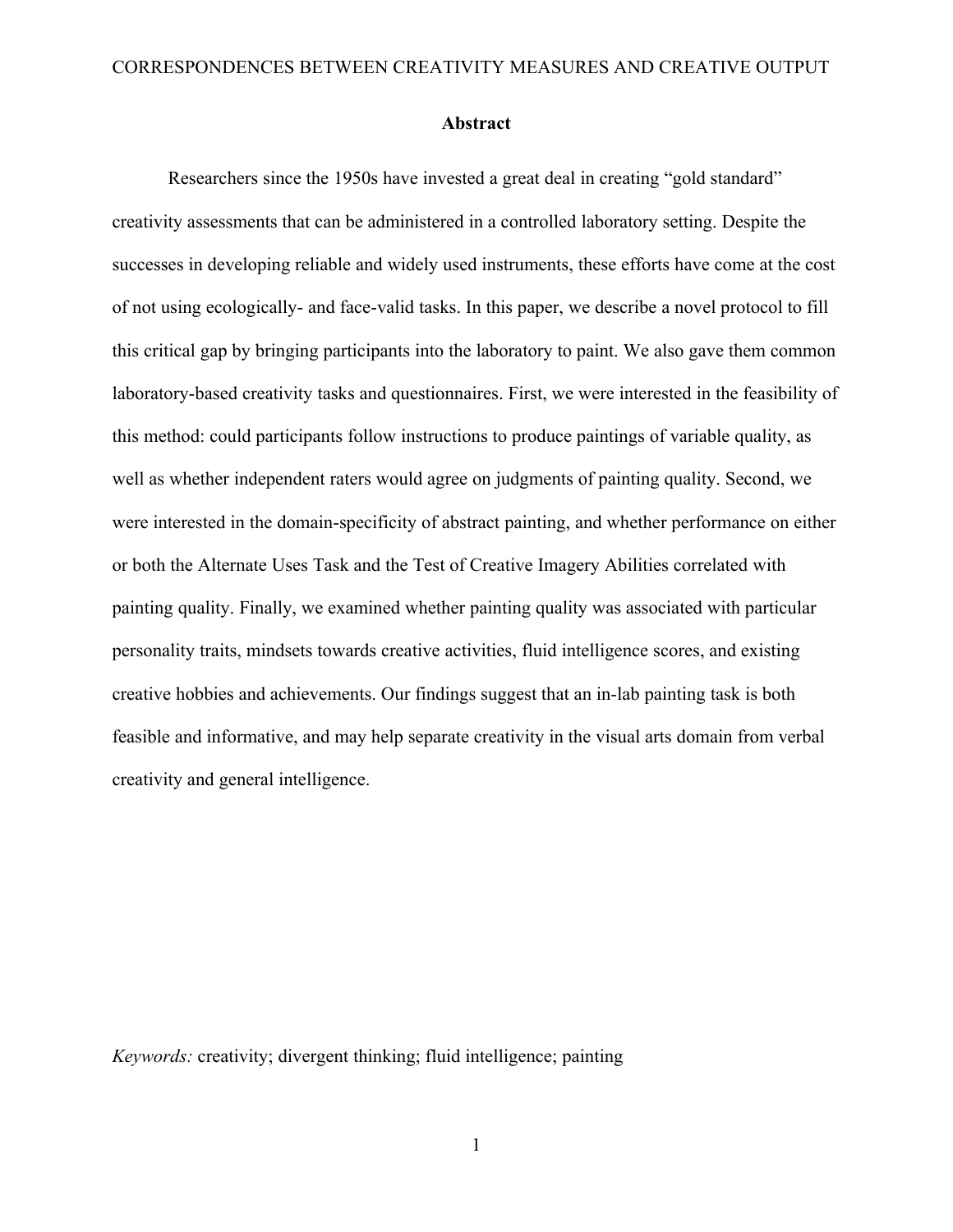# **Back to the Basics: Correspondences Between Creativity Measures and Creative Output (Painting)**

Creativity has stood as a central element of what it is to be human for millennia. From cave art in Sulawesi that was painted over 40,000 years ago (Aubert, et al., 2019) to the recent development of a scalable pipeline for developing completely biological machines (Kriegman, Blackiston, Levin & Bongard, 2020), and innumerable artistic, technological, scientific, and social innovations in between, the capacity for creativity has shaped our experiences and afforded us new possibilities.

Despite this centrality throughout the ages, the formal study and measurement of creativity is a recent development. Tracing the origins of modern empirical approaches to measuring creativity takes us back less than a century. Many psychologists returned from their military posts after World War II with a desire to rectify the shortcomings of existing approaches to understanding human abilities and to meet the practical need to select individuals for positions requiring extraordinary levels of ingenuity and problem-solving abilities. While intelligence was clearly an important metric of human ability, capacity for creativity was not targeted. J.P. Guilford's (1950) APA address, which challenged the long-held assumption that creativity and intelligence were largely synonymous, identified a glaring dearth of research exploring the topic, and emphasized the need for the field to take seriously the question of testing creative ability through valid and reliable instruments (see Ausubel, 1964).

This challenge yielded many successful tools, including the Torrance Tests of Creative Thinking (Torrance, 1966), which includes tests of verbal and figural creativity, and the Alternate Uses Task (Guilford, 1967), to measure semantically-divergent thinking. While these tests are often considered "gold standards" in creativity assessment, vestiges of the historical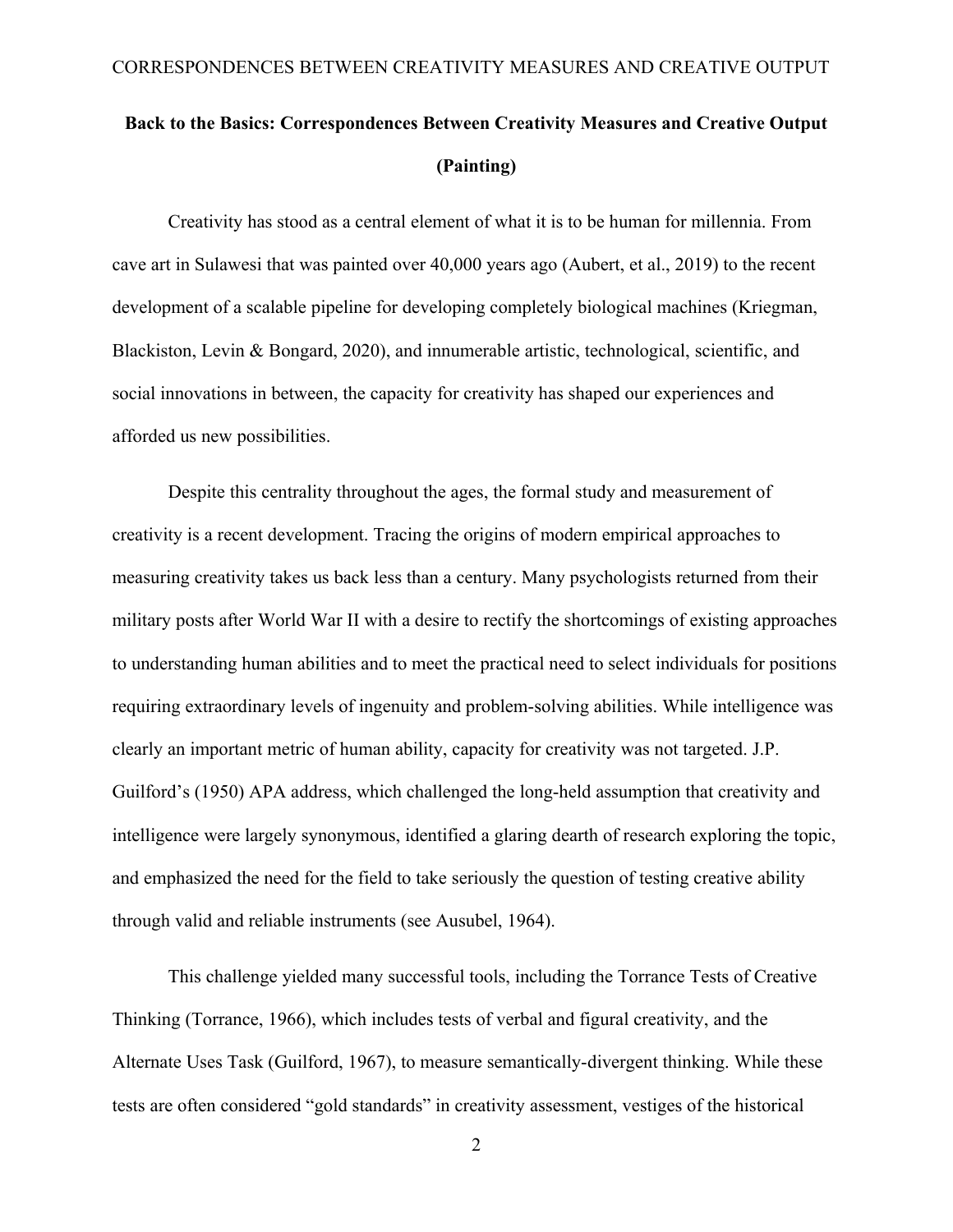problem that inspired their development remain. Frank Barron (1965) described the problems of aptitude test construction, citing the practical demand for assessments which could be administered to groups rather individuals and could be scored without a rater, and which have simple scoring metrics amenable to plotting frequency distributions that could be compared. He went on to note that this "set of requirements, however, immediately bumps head-on to the nature of the creative act, which commonly is quite complex and to be recognized must have an observer capable of embracing its complexity" (Barron, 1965, p. 13).

Such observations cut to the core of a major concern of psychometric assessments in measuring creativity. The AUT, positions itself as a test of divergent thinking ability s. Performance on the AUT is determined by participants' ability to produce "novel and useful" uses for everyday objects, such as "brick" or "marble." The scoring criteria are credited to James Guilford in 1950, who defined creativity as "uncommon, yet acceptable responses to items," and later more clearly by Morris Stein in 1953 as "a novel work that is accepted as tenable and useful" (Runco & Jaeger, 2012). Although divergent thinking is not strictly synonymous with creativity, it is not unusual for researchers to characterize it as an acceptable indicator of creative potential, based on its correspondence to real-world creative activities and achievements (Beaty et al., 2018; Jauk, Benedek, & Neubauer, 2014; Runco & Acar, 2012).

For all of the predictive power of AUT, one elephant remains in the room: the test does not resemble everyday instances of creativity, such as culinary experimentation, landscaping, web design, or songwriting, to use examples from the Creative Achievement Questionnaire (Carson, Peterson, & Higgins, 2005). One possibility is that the AUT, and other laboratory measures of divergent thinking, measure the same, or a closely overlapping, construct as do intelligence test. Studies report that scores on general and fluid intelligence tests account for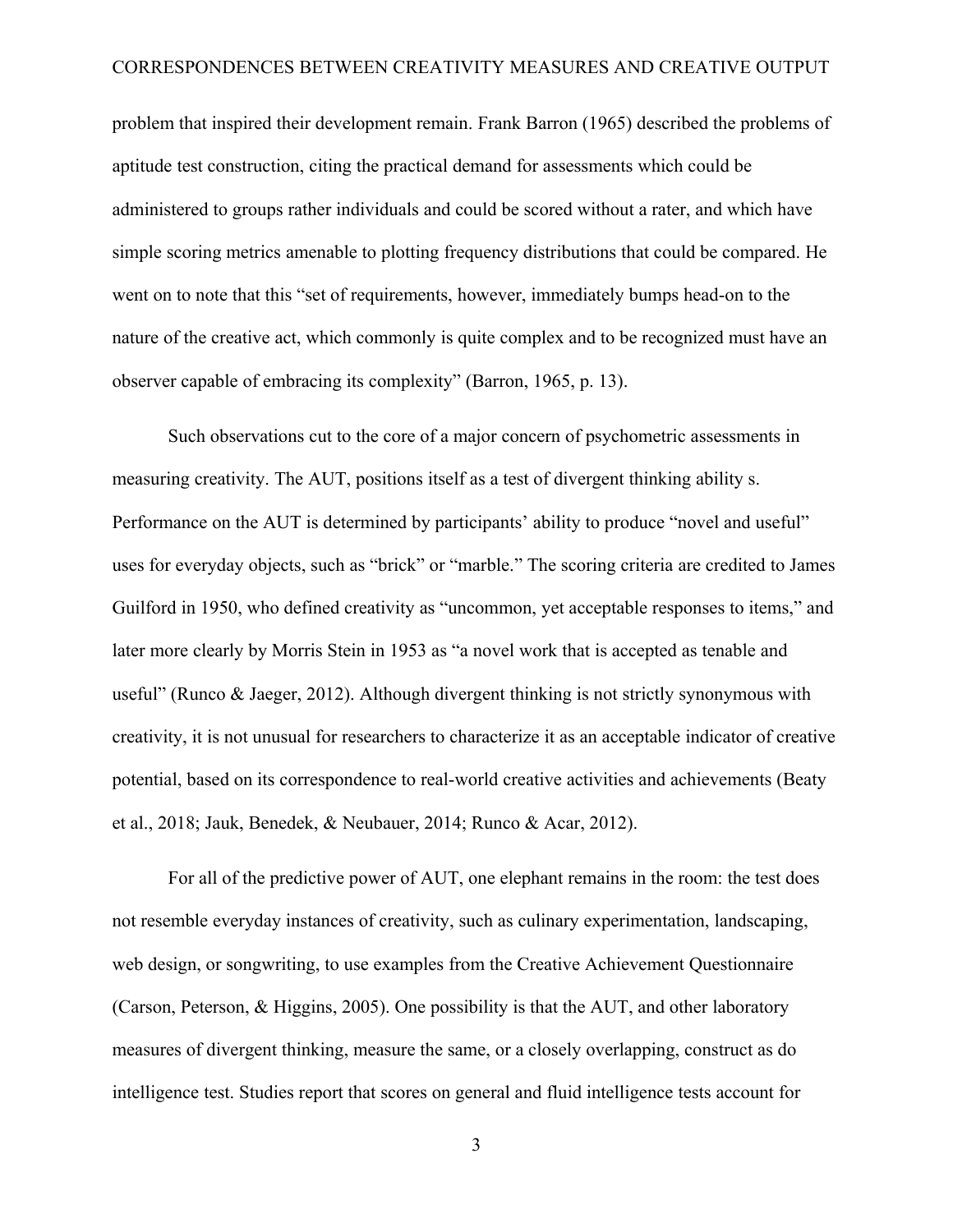between 24 and 63% of variance on creativity, depending on how they are measured (Frith et al., 2021; Silvia & Beaty, 2012). Such results suggest that perhaps we have yet to achieve Guilford's original call to develop measures of that disentangle creativity from intelligence. Despite decades of research, little is known of how similarly individuals perform on standard creativity tasks in relation to more hands-on self-evident creativity performances.

Why the field has focused on these tasks despite their shortcomings is a matter of speculation. Perhaps the same task constraints that facilitated military personnel selection remain attractive to those seeking easy-to-administer assessments within laboratory environments (see McNemar, 1946; Rubenstein, 1982; Kimmel, 1996). Perhaps, as Hintzman (2011) argued was the case in the field of learning and memory, researchers have become overly task-focused and would benefit from taking a broader view. Maybe the field became drawn into dispelling myths that creativity residess solely within the arts or is too ephemeral to measure (e.g., Benedek et al., 2021); that we have clung to tasks divorced from lay conceptions of creativity. Whatever the case, while value remains in tasks such as the AUT, the constraints on our measurement tools have moved from practical to self-imposed. The time is now to experiment with more naturalistic and face-valid measures of creativity.

Some examples of more ecologically-valid creativity tasks have been examined in the literature, though they not widely administered. Humor production—the ability to be funny on the spot—has been studied using cartoon captions (e.g., New Yorker cartoons), odd noun-noun combinations (e.g., yoga bank), and joke stems completion tasks, such as completing a joke about a friend who sings horribly (Christensen et al., 2018; Nusbaum et al., 2017). Metaphor production has featured in similar tasks, such as simile and figurative statement-completion (Beaty & Silvia, 2013; Christensen & Guilford, 1963; Silvia & Beaty, 2012). Recent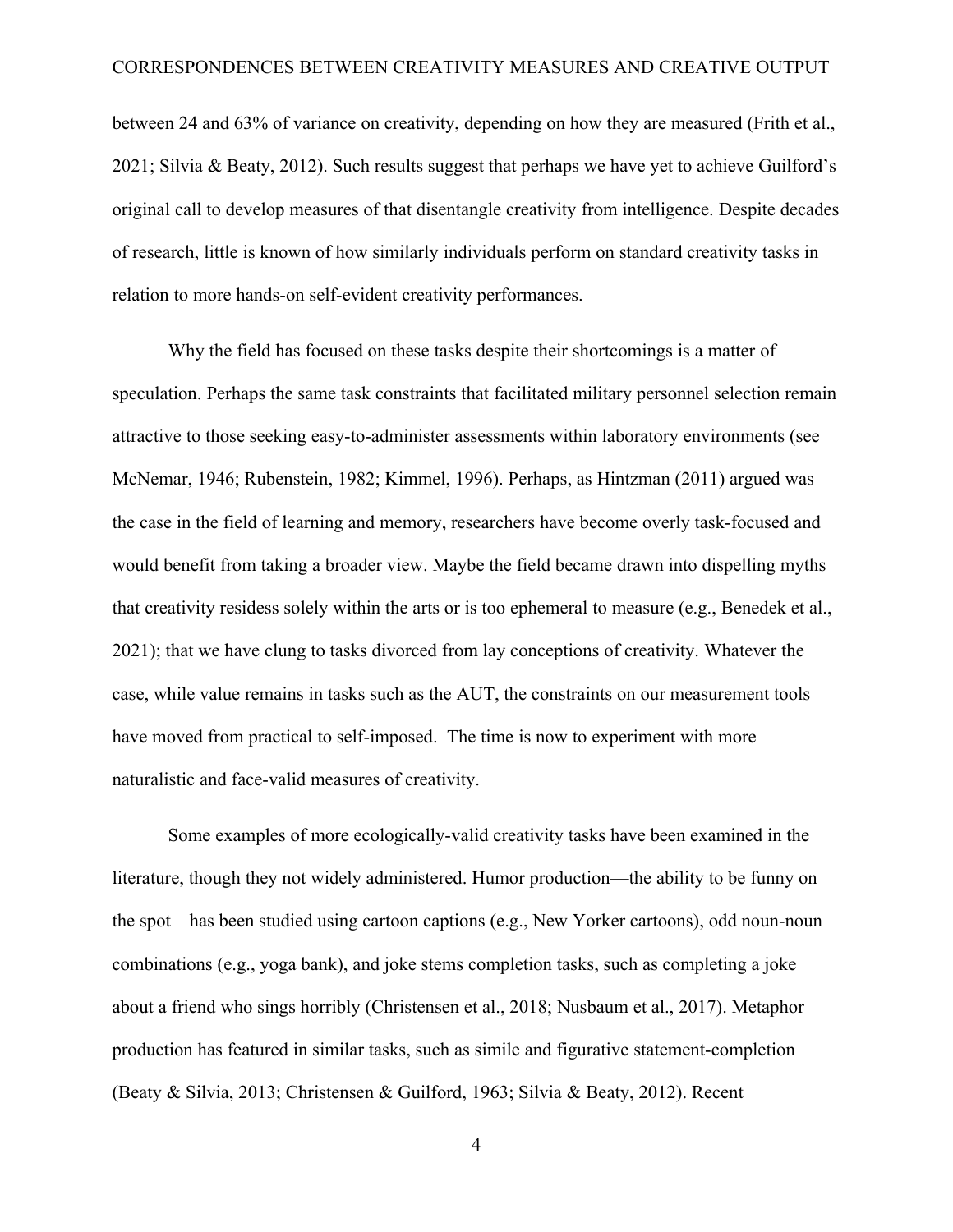breakthroughs in machine learning have also enabled researchers to automatically score creative writing (Johnson et al., 2022). A limitation of these tasks is that they all heavily rely on verbal and written ability and therefore only capture a specific application of creativity.

Outside of the verbal domain, some researchers have examined musical improvisation from jazz pianists to classical musicians and freestyle rappers—to assess domains of non-verbal creativity (Beaty, 2015). More commonly, researchers have used drawing tasks such as the Test for Creative Thinking-Drawing Production (TCT-DP; Jellen & Urban, 1989) and Test of Creative Imagery Abilities (TCIA; Jankowska & Karwowski, 2016) to assess non-verbal creativity. The Torrance Tests of Creative Thinking (Torrance, 1966), from which the AUT originated, also used drawings as a part of its battery. These drawings tasks are usually pen-andpaper and provide incomplete figures or lines that the participants expand on. Although a step forward in the measurement validity of creative thinking, these tasks constrain participants to two hues (grey of the pencil and white of the page) and do not allow freedom of expression, as the incomplete figures or lines must be used and are often incorporated into the scoring of the task. Taken together, these more ecologically valid creativity tasks are limited to the verbal domain or in the scope of the participant's creative expression.

Thus, here, we report on a novel protocol that fills that critical gap: to examine the relationship between widely-used laboratory creativity measures and a natural expression of creativity. To do so, we brought participants into the laboratory to paint freely. We investigated the relationships between the quality of freeform abstract paintings and commonly collected laboratory-based creativity tasks and questionnaires. First, we wished to determine the feasibility of this method: whether participants could follow instructions to produce paintings of systematically variable quality, as well as whether independent raters could agree on a judgment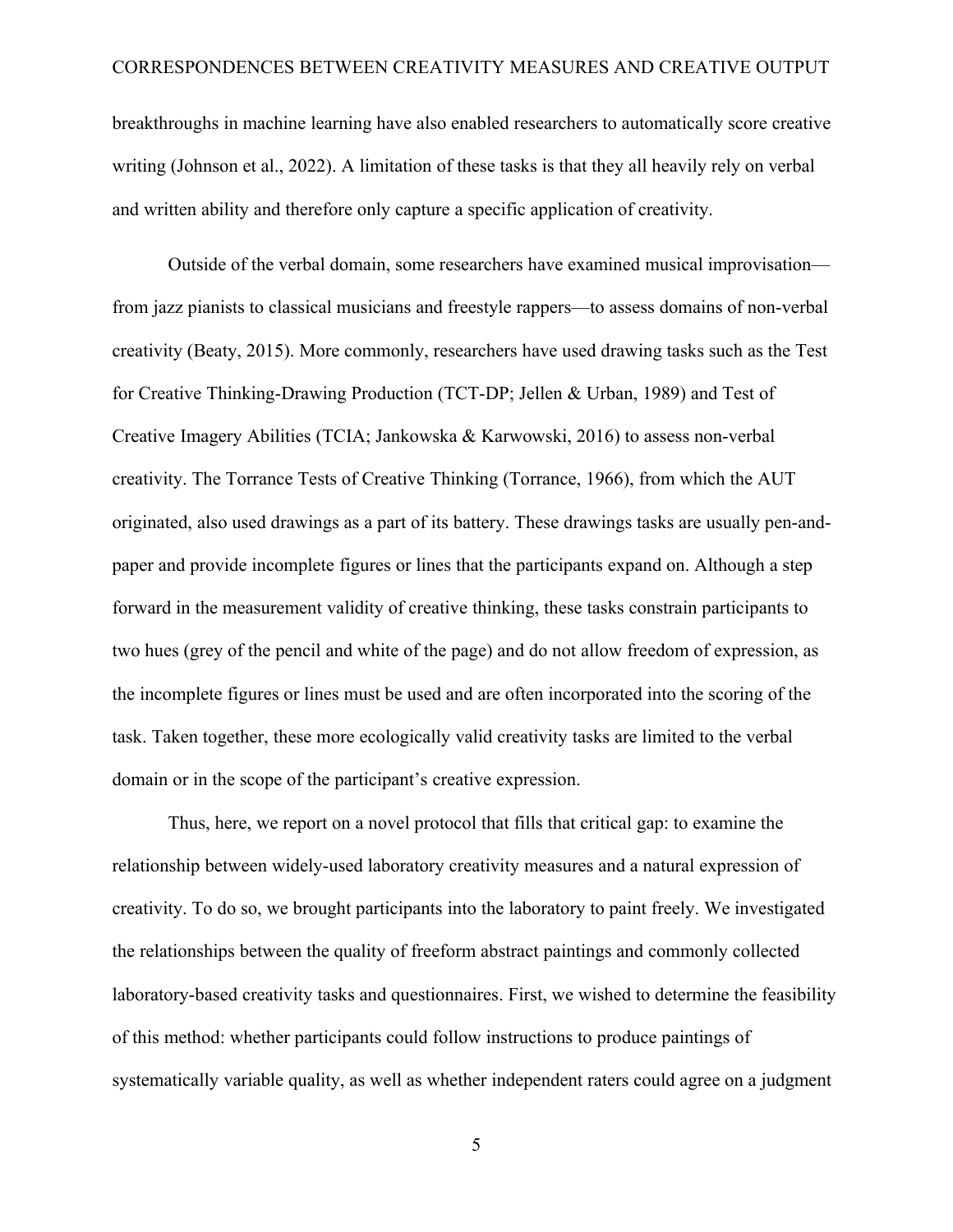of painting quality with acceptable reliability. Second, we were interested in the domainspecificity of abstract painting, and whether either or both the AUT (Guilford, 1967) and the TCIA (Jankowska & Karwowski, 2016) correlated with painting quality. Finally, we examined whether painting quality was associated with various common inclusions in creativity research, including personality and mindset measures.

#### **Method**

### **Participants**

This study was approved by the Institutional Review Board of Duke University. 100 participants were recruited from an undergraduate online subject pool and were offered course credit in return for one-hour participation in this study. Individuals were eligible if they were over the age of 18 and spoke English fluently. The data from one participant was excluded from analysis because they did not follow directions, bringing the total sample size to 99 (mean age = 19.13,  $SD = 1.08$ ,  $31\%$  male).

Participants were told at sign-up that they would be given a number of questionnaires that would assess their personality, fluid intelligence, creative mindset, and creative history. They would also complete three creativity tasks where they would be asked to perform activities such as completing a picture with the shape given or devising novel uses for everyday objects. Finally, they would be asked to complete an abstract painting using the materials provided. They were told that the study would take approximately 1 hour, and that they would receive one credit hour at completion.

#### **Materials**

Instrument text is included in Appendix B.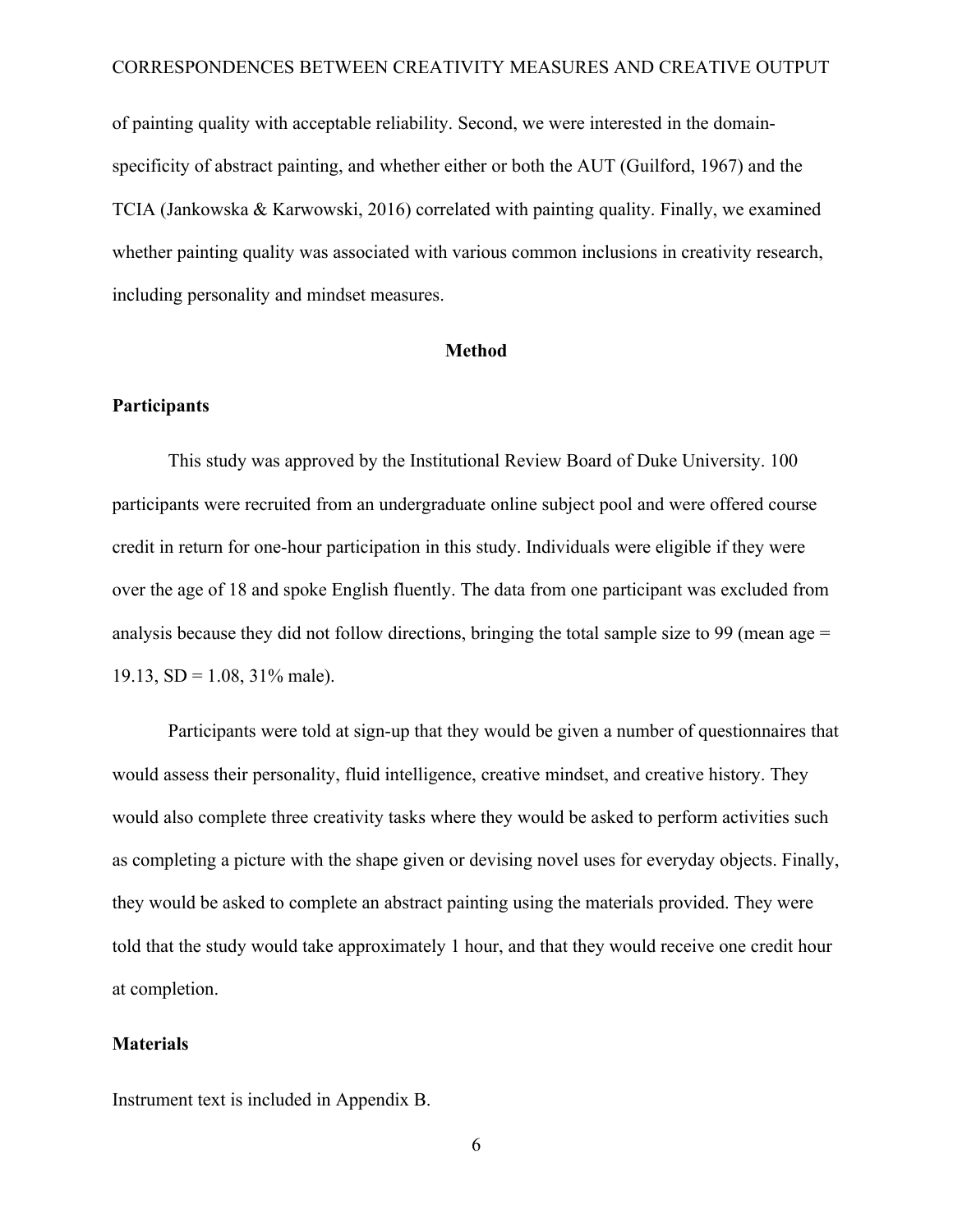### *Primary Creativity Measures of Interest*

We administered three tasks to measure in-lab creative performance: a classic laboratorybased task in the verbal domain (AUT), a laboratory task in the visuospatial domain (TCIA), and an ecologically-valid opportunity to showcase visual artistic ability (painting). To estimate the quality of responses on these measures, we used many-facet Rasch models (MFRM; Linacre, 1994) on the ratings of three trained experimenters.

Recent work using creativity tasks has demonstrated that MFRM are effective for correcting rater biases (e.g., being more severe or lenient than other raters; Primi et al., 2019). Like single-facet Rasch models for ability tests, many-facet Rasch models adjust ability estimates for the lenience (or severity) of the raters but also the difficulty of the prompt (e.g., "pen" may be more difficult to come up with alternatives uses for than a "box"; Eckes, 2011). In our implementation, each person's estimated ability was adjusted for variation in the differences in the raters' severity as well as prompt difficulty for the AUT and TCIA.

*Abstract Painting Task.* Participants were given five paintbrushes, an assortment of different colored acrylic paints, five paint tools, one blank 11 in. x 14 in. canvas board, and one apron. The participants were then given 15 minutes to paint freely, the only instruction being to produce an abstract painting.

Ratings were done by five human raters, who were first shown previews of all 99 paintings. They were then asked to simply rate the painting, on a scale of 1 (not at all creative) through 7 (extremely creative). In the MFRM, we specified participants and raters as facets. We estimated Rasch "fair average" scores, which were used as our overall measure of painting ability. Our five raters varied in their severity, from -0.17 to 0.67 (more lenient to more severe;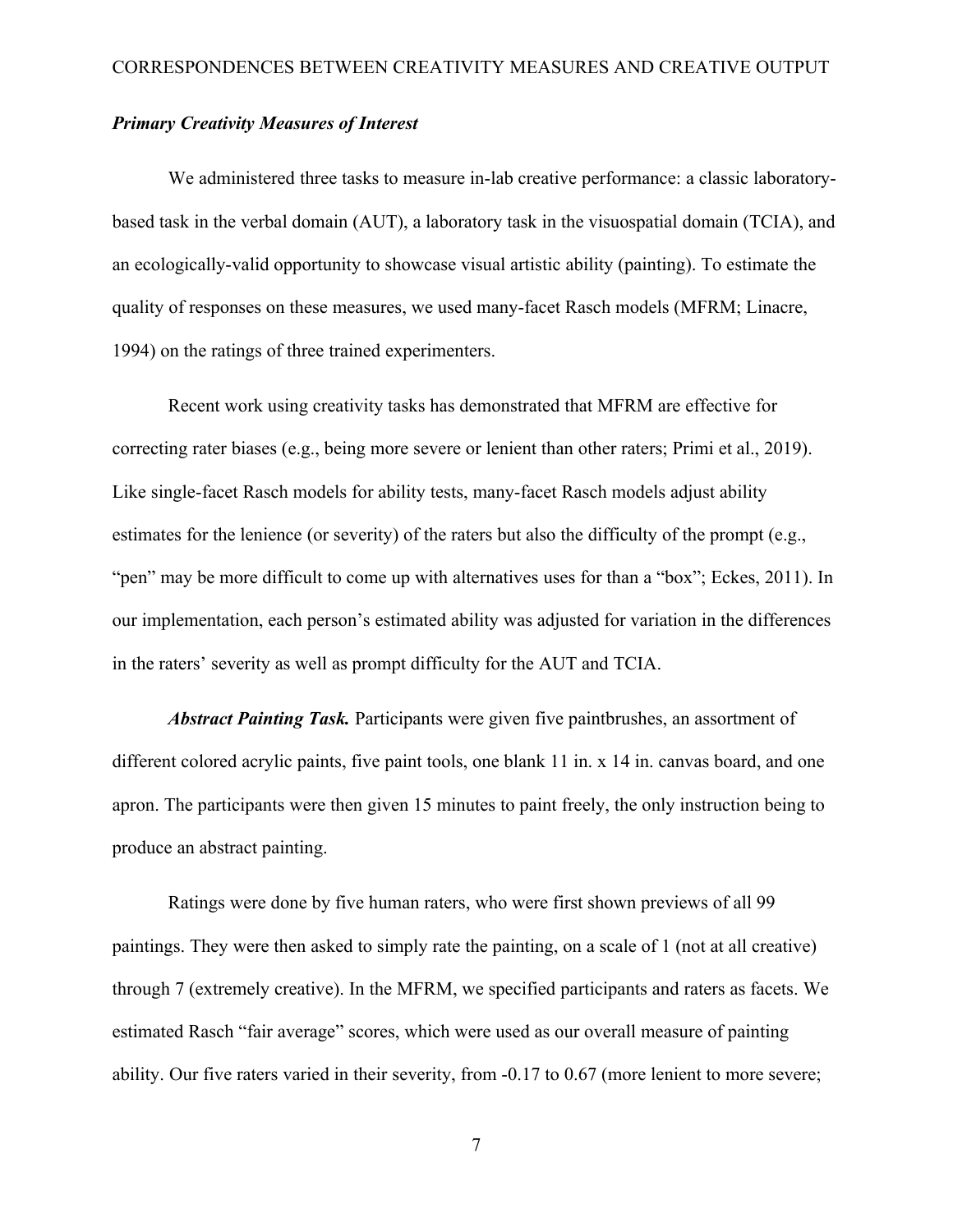in the *Z* metric), thus justifying the use of faceted Rasch scaling. The scores are scores after adjusting for the difficulty of the severity of the raters ranged from -1.90 to 1.68 (in the *Z* metric). The model's Rasch person-reliability (similar to Cronbach's alpha) was 0.78, indicating that the scoring design reliably estimated people's underlying creative painting ability. The many-facet Rasch analyses were carried out using *TAM* package (version 3.7-16; Robitzsch et al., 2021) in R (version 4.1.0; R Core Team, 2021).

**Test of Creative Imagery Abilities (Forms A and B).** Participants all received one of two paper versions of the TCIA, a figural creativity task that asked participants to draw pictures using 7 image prompts. The prompts were combinations of 2-4 elements, either dots or lines (see Appendix A for images). Form B was simply a rotation of Form A by 180 degrees. Participants were instructed to underline the idea they liked the most and to draw and title their idea. Then, they were told that they could complete the image with unrestricted elements, as well as change and develop it to create something even more unusual.

Three raters were trained on the scoring scheme, which targeted three qualities of the finished product: vividness, originality, and transformativeness. A high level of vividness was recognized by an abundance of detail in the completion of the initial figure, a clear depiction of motion and dynamics in the drawing, or a complex presentation of metaphorical and symbolic content. A high level of originality ws recognized by a depiction of new objects, activities, processes, and events in the drawing that differ considerably from the actually existing ones, surprising and novel presentation of cultural artifacts such as works of art, or amusing presentation of contents, suggesting a good sense of humor. A high level of transformativeness required multiplication (multiplying an element of the image), hyperbolization (excessive distortion of proportions, for example by emphasizing an element of the image), or amplification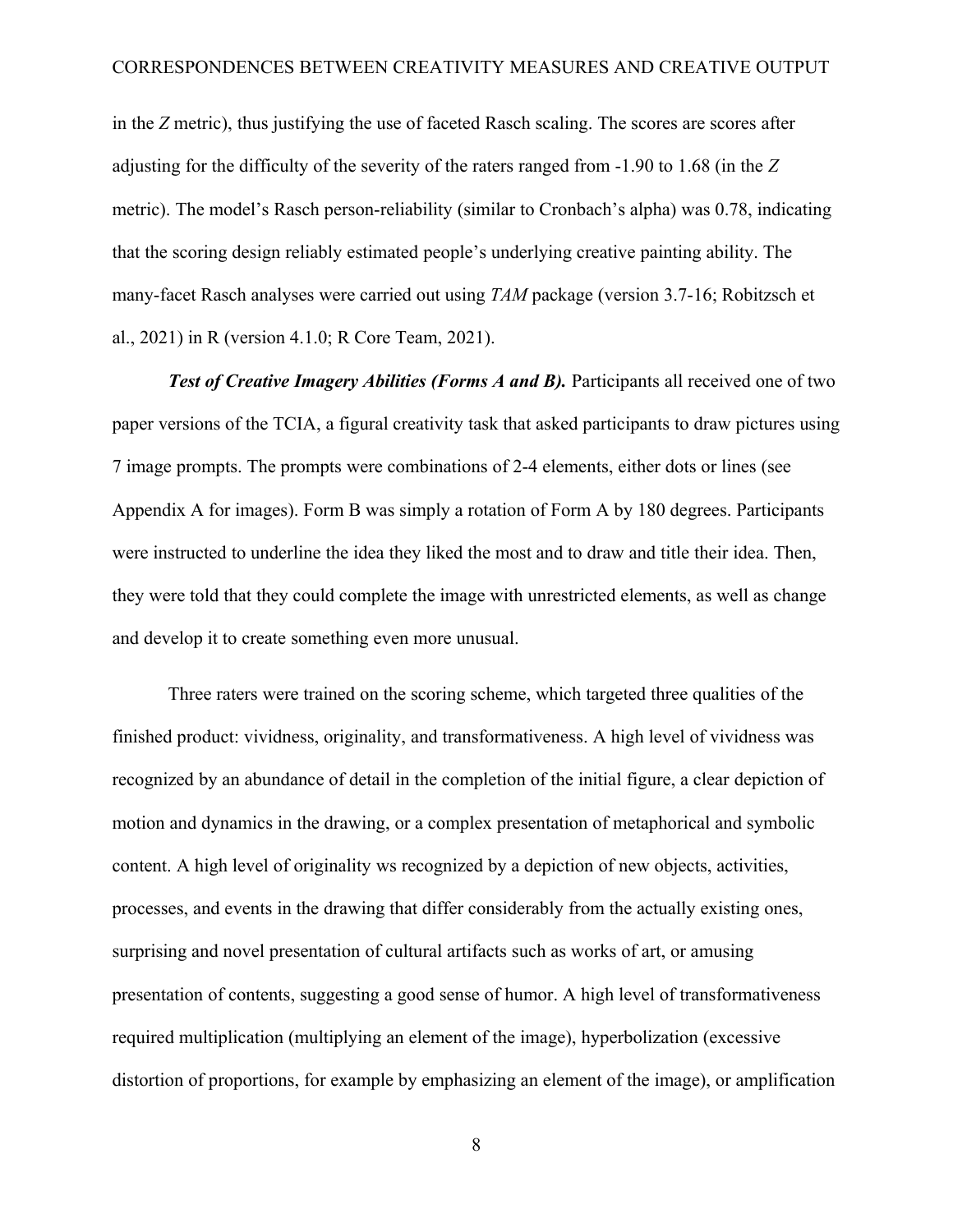(adding detail to the image). Participants received 0 to 2 points in each category for each drawing.

Similar to the abstract painting task, we estimated a MFRM to adjust for rater severity but also prompt severity for each TCIA rating (vividness, originality, and transformativeness). We specified participants, raters, and prompts as facets. Our three raters varied in their severity, from -0.65 to 0.49 (more lenient to more severe; in the *Z* metric) for the vividness rating, -0.73 to 0.89 for the originality rating, and -0.87 to 0.55 for the transformativeness rating. These varying severities justify the use of faceted Rasch scaling. The scores are generated after adjusting for the difficulty of the prompts and severity of the raters, which ranged from -2.50 to 2.33 (in the *Z* metric) for the vividness rating, -2.29 to 2.46 for the originality rating, and -1.93 to 2.27 for the transformativeness rating. The model's Rasch person-reliability was 0.89 for vividness, 0.84 for originality, and 0.82, indicating that there was high consistency between raters.

*Alternate Uses Task.* To test verbal divergent thinking ability, participants were given three rounds of a computerized AUT, presented on Qualtrics survey software. They were asked to think of as many original and creative uses for objects as they could, and were encouraged to come up with responses that "strike people as clever, unusual, interesting, uncommon, humorous, innovative, or different." They responded to the three prompts ("box," "rope," and "pen") for 2 minutes each.

Three raters assigned each response a value from 1 to 5, based on how novel and useful they were. The raters then reconciled the ratings that diverged the most.

Similar to the TCIA, we estimated a MFRM to adjust for rater severity and prompt severity. In this model, each person's estimated trait divergent thinking ability is adjusted for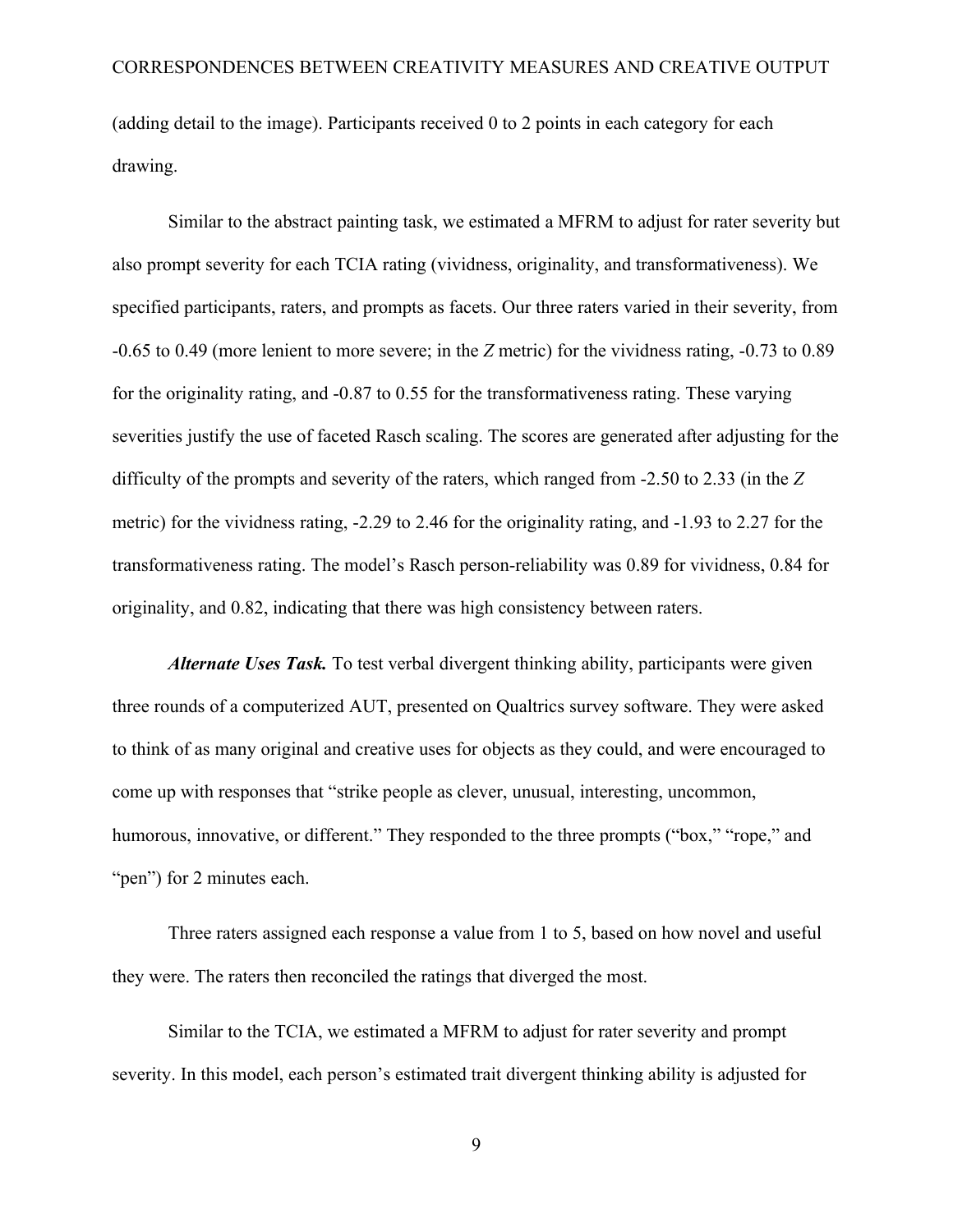variation in the difficulty of the prompts and differences in the raters' severity. We specified participants, raters, and prompts as facets. We estimated Rasch "fair average" scores, which were used as our overall measure of creative painting ability. Our three raters varied in their severity, from -0.90 to 0.87 (more lenient to more severe; in the *Z* metric), thus justifying the use of faceted Rasch scaling. The scores are scores after adjusting for the difficulty of the prompts and severity of the raters and ranged from -1.08 to 1.21 (in the *Z* metric). The model's Rasch personreliability was 0.88, indicating that there was high consistency between raters.

*Fluid Intelligence Scale.* Participants were given 3 minutes to get through as many sequence-completion questions as they could. For each of the 13 questions, three pictures are shown, and participants must select a fourth image, out of 6 options, to complete the sequence.

# *Exploratory Measures*

*Forward Flow Task.* Forward flow (FF) is a measure that is adjacent to verbal divergent thinking ability .It aims to measure participants' ability to connect concepts that, theoretically, are disparately related to one another in their semantic space ("semantic evolution;" Anderson et al., 2018). Our administration of the task required participants to fill 19 text boxes with words that were serially, semantically connected to the preceding word. The task began with a prompt word, of which there were three ("bear," "candle," and "table").

*Inventory of Creative Activities and Achievements.* Another measure of creative engagement was collected by presenting participants with 65 activities across eight domains of creativity: literature, music, arts and crafts, creative cooking, sports, visual arts, performing arts, and science and engineering. For each domain, participants reported on a scale from "never" to "more than 10 times" to indicate how often they had carried out listed activities over the last 10 years. Participants also provided the number of years they estimated to have spent engaged in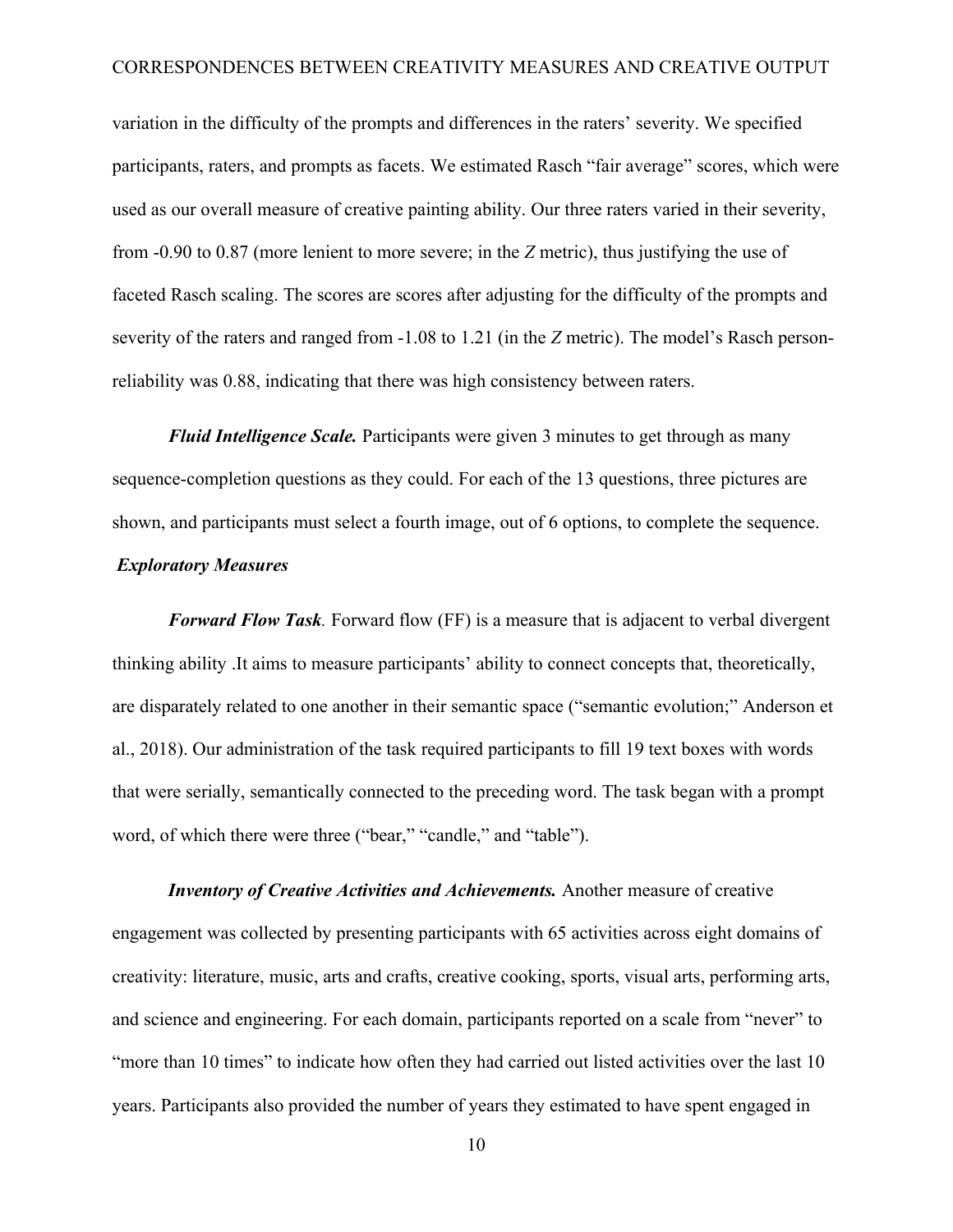each domain. Additionally, the participants were asked to list their five most creative achievements in their lives.

*Creative Mindset Scale.* This scale measured whether participants' beliefs about their own creative abilities reflected a "growth mindset" or a "fixed mindset." An example of a belief that creativity is a primarily innate ability ("fixed mindset") is, "Creativity can be developed, but one either is or is not a truly creative person," whereas an example of a belief that creativity can be developed is, "Practice makes perfect—perseverance and trying hard are the best ways to develop and expand one's capabilities." These items were rated on a scale of 1 ("definitely not") to 5 ("definitely yes").

*NEO-Five Factor Personality Inventory.* The 60-item NEO-FFI was selected to assess the five major personality factors: Openness to Experience, Conscientiousness, Extraversion, Agreeableness, and Neuroticism. Participants indicated their agreement with the items on a 5 point scale from 1 ("strongly disagree") to 5 ("strongly agree").

#### *Procedure*

Upon arrival, participants were called into the testing room and directed to a computer station, where they provided consent before continuing. The participants then completed the six measures on the computer via Qualtrics. The order of questionnaire administration was: NEO-FFI, Fluid Intelligence Scale, Inventory of Creative Activities and Accomplishments, Creative Mindset Scale, and finally all three prompts for the AUT. After completion, participants alerted the experimenter, who administered the paper version of the TCIA. Participants were then given the final 15 minutes to work freely on an abstract painting. They were then thanked and compensated for their time.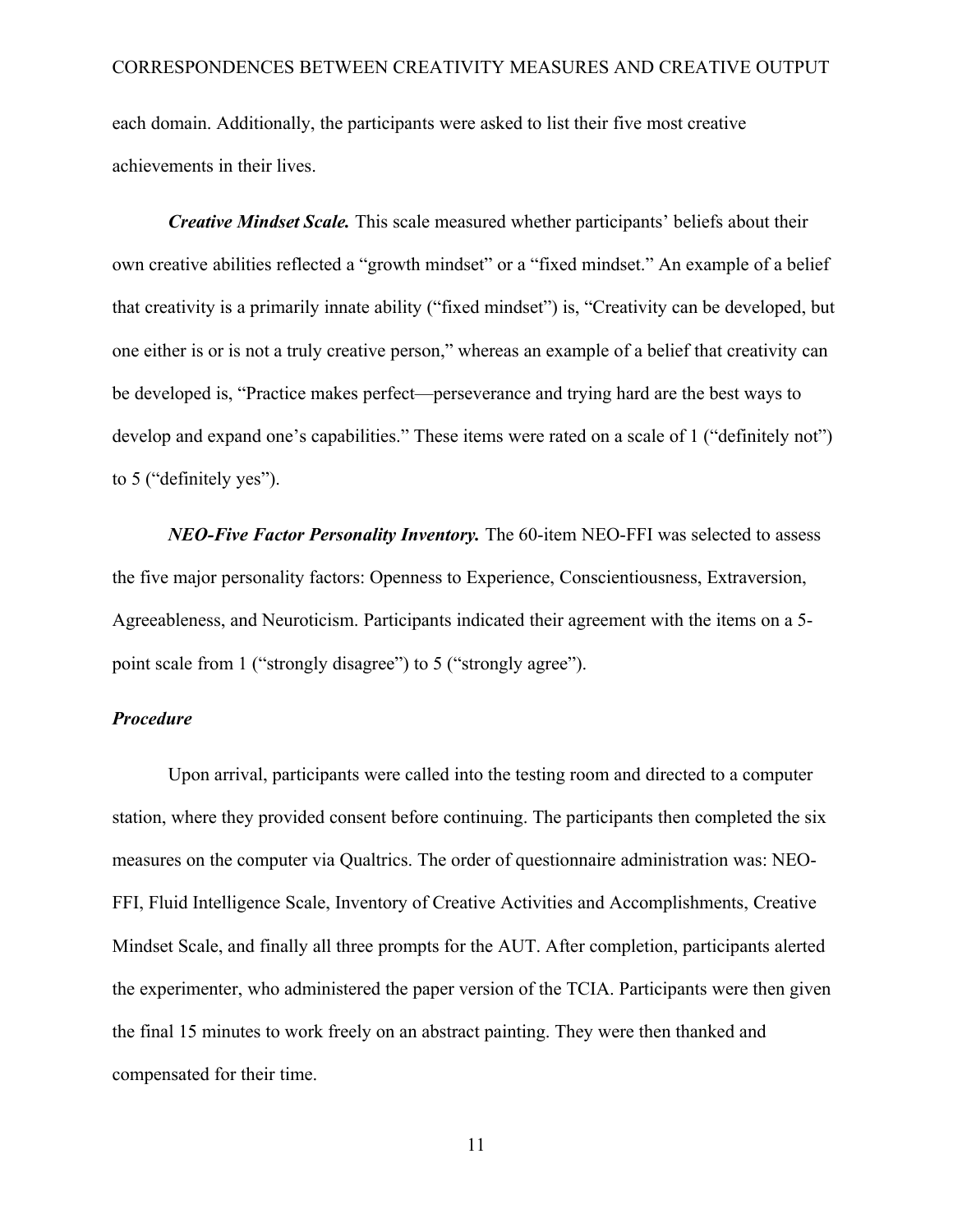#### **Results**

#### **Primary Creativity Measures of Interest**

Painting scores were positively correlated with Originality ( $r = .281$ ,  $p = .005$ ) and Transformativeness ( $r = .202$ ,  $p = .045$ ) scores on the TCIA, but did not correlate with performance on the AUT (table 2). All three sub-scores of the TCIA were strongly intercorrelated. The AUT and TCIA only correlated with the vividness score of the TCIA (r  $=$  .232, p = .021). Fluid intelligence was significantly positively correlated with the AUT (r  $= .293$ ,  $p = .003$ ), Vividness (r = .322, p = .001), Originality (r = .338, p < .001), and Transformativeness ( $r = .223$ ,  $p = .027$ ).

|                       |          | <b>Painting Vividness</b> | Originality | Transform. | <b>AUT</b> | <b>Gf</b> |
|-----------------------|----------|---------------------------|-------------|------------|------------|-----------|
| 1. Painting           |          |                           |             |            |            |           |
| 2. Vividness          | .175     |                           |             |            |            |           |
| 3. Originality        | $.281**$ | $.702***$                 |             |            |            |           |
| 4. Transformativeness | $.202*$  | $.751***$                 | $.807***$   |            |            |           |
| 5. AUT                | .077     | $.232*$                   | .158        | .165       |            |           |
| 6. Gf                 | .053     | $.322**$                  | $.338**$    | $.223*$    | $.293**$   |           |
| * $p < .05$           |          |                           |             |            |            |           |
| ** $p < .005$         |          |                           |             |            |            |           |
| *** $p < .001$        |          |                           |             |            |            |           |

### **Table 1: Pearson's Correlations**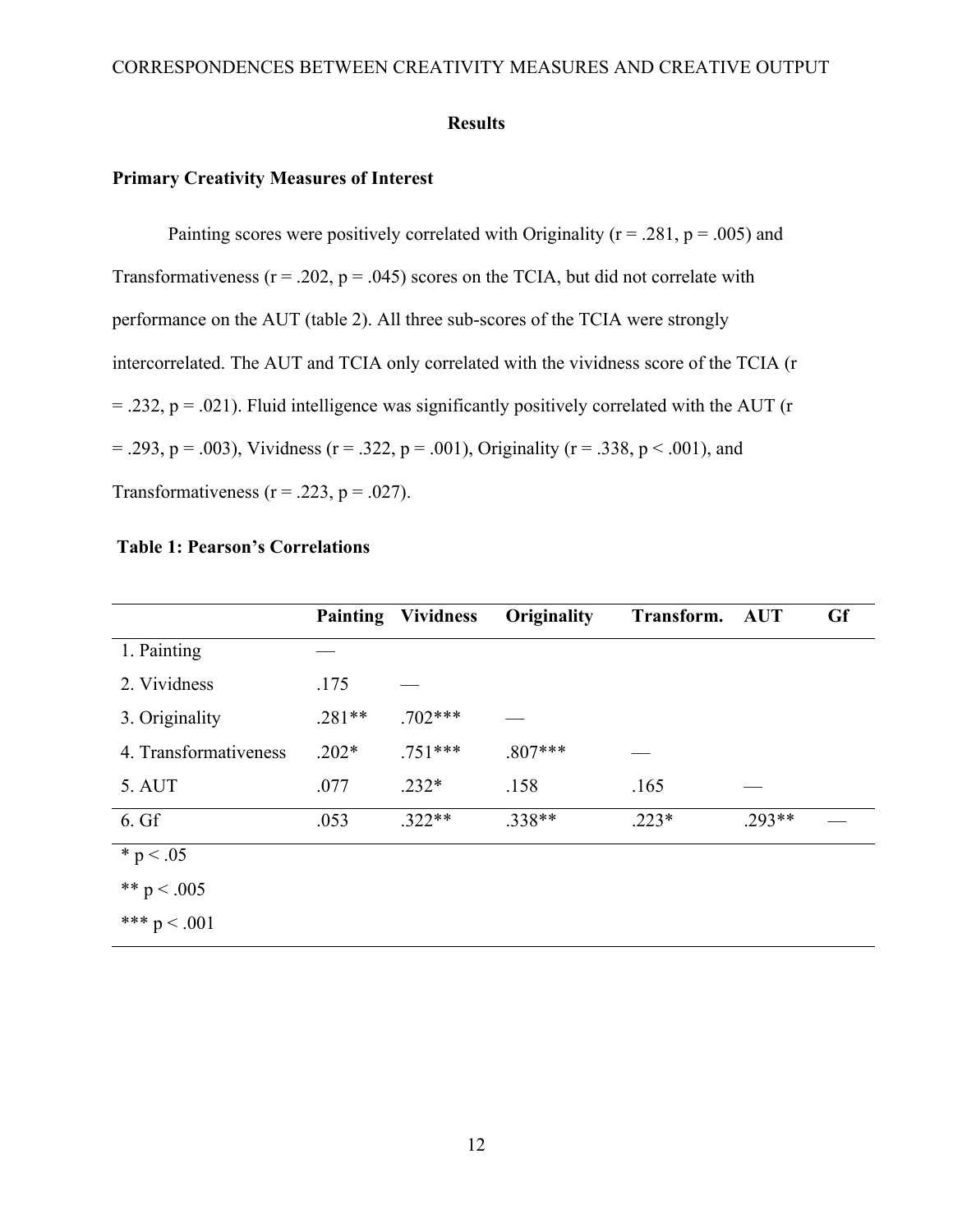#### **Exploratory Measures**

A full correlation matrix can be found in in Appendix A. The correlation between painting ability and conscientiousness was marginally negatively significant, at  $r = -195$  (p = .05). Painting did not correlate significantly with any other exploratory measure.

All three subscores of the TCIA correlated positively with creative activities (originality:  $r = .307$ ,  $p = .002$ ; vividness:  $r = .260$ ,  $p = .009$ ; transformativeness:  $r = .217$ ,  $p = .031$ ) and achievements (originality:  $r = .354$ ,  $p < .001$ ; vividness:  $r = .312$ ,  $p = .002$ ; transformativeness: r  $= .242$ , p  $.016$ ).

Extraversion was significantly correlated with engagement with creative activities (r  $= .324$ ,  $p = .001$ ), but not achievements. Neuroticism was negatively correlated with growth mindset ( $r = -0.208$ ,  $p < 0.05$ ). Agreeableness and openness were both positively correlated with growth mindsets (agreeableness:  $r = .315$ ,  $p = .001$ ; openness:  $r = .257$ ,  $p < .05$ ) and strongly, negatively correlated with fixed mindsets (agreeableness:  $r = -.414$ ,  $p < .001$ ; openness:  $r = -.297$ ,  $p < .005$ ). Openness also correlated with activities ( $r = .451$ ,  $p < .001$ ) and achievements (r  $= .318$ ,  $p = .001$ ).

#### *Openness to Experience Item-Level Correlations*

Looking more closely at the Openness dimension of personality, the item most widely associated with creative performance was question O3: "I am intrigued by the patterns I find in art and nature," which was positively correlated with painting score ( $r = 0.254$ ,  $p = 0.011$ ), TCIA vividness ( $r = .221$ ,  $p = .028$ ), and TCIA originality ( $r = .280$ ,  $p = .005$ ). Question O2, "I think it's interesting to learn and develop new hobbies," was positively correlated with TCIA vividness  $(r = .306, p = .002)$ , TCIA originality  $(r = .224, p = .026)$ , and TCIA transformativeness (r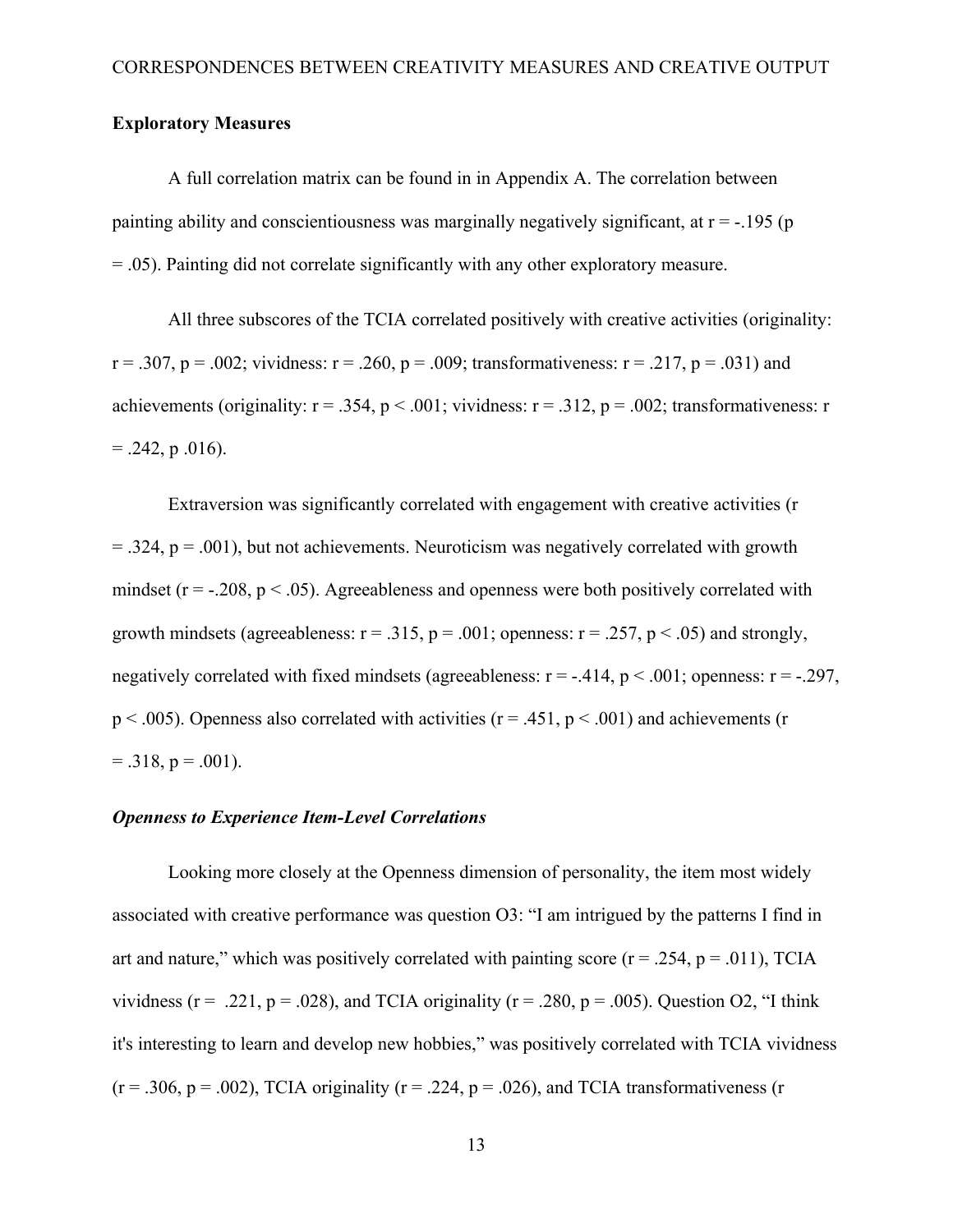$= .254$ ,  $p = .011$ ). Reverse-scored O7, "I seldom notice the moods or feelings that different environments produce," positively correlated with painting score ( $r = .235$ ,  $p = .019$ ). O9, "Sometimes when I am reading poetry or looking at a work of art, I feel a chill or wave of excitement," correlated positively with TCIA originality ( $r = .230$ ,  $p = .022$ ).

#### **Discussion**

This study demonstrates that having people produce freeform abstract paintings is a reliable and face-valid way to assess creativity. So as not to constrain participants' painting process too much, our instructions were minimal: complete an abstract painting in fifteen minutes. All the participants followed our instructions and produced unique works of art. When three experimenters independently rated these works, two important findings emerged. First, raters, in the absence of being given specific criteria, were highly reliable in judging painting quality ("how creative do you find this piece?"). Second, the average creativity ratings given to these paintings were normally distributed. Taken together, this task seems to capture creative painting ability that varies meaningfully across the general population.

We were interested in whether two "gold standard" creativity tasks – the AUT and the TCIA – captured a domain-general ability that generalized to the painting task, or if performance on all three tasks was differentiated and domain-specific. Furthermore, we were interested in whether these tasks, which are often the sole measure of a purported domain-general creative ability, such as divergent thinking (Runco & Acar, 2012), correlate with a face-valid measure of creativity. We found some evidence that performance on the TCIA, a drawing task, more closely tracked with painting performance than the AUT, a written task, which did not correlate. However, AUT score did correlate with the "vividness" sub-score of the TCIA. If this result is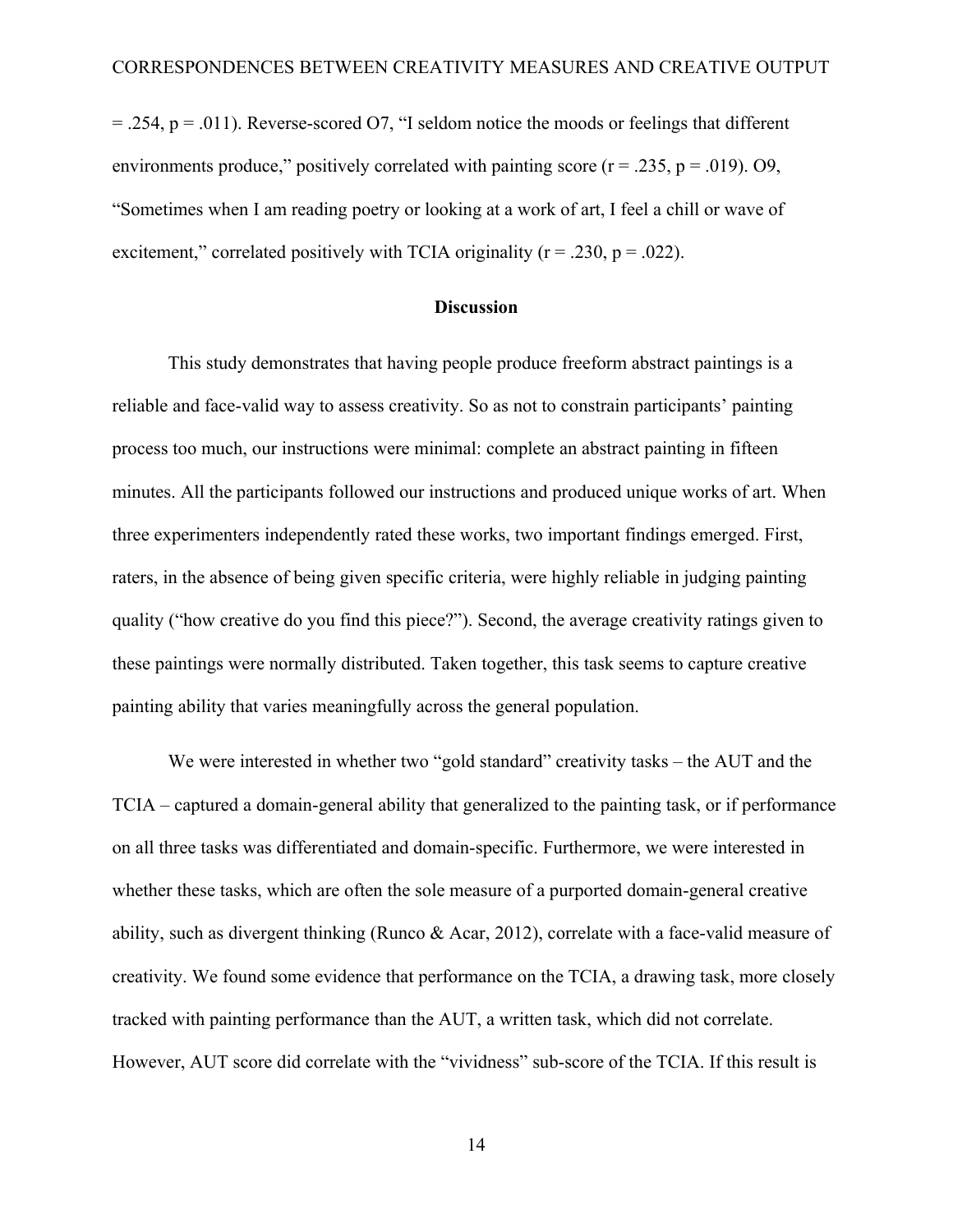replicated, it might indicate that the TCIA and AUT both make use of individuals' visual imagery capacities, but in different ways.

Our exploratory findings should be interpreted cautiously since the study was not designed to test a priori hypotheses. However, our personality, mindset, and performance findings either replicate previous work or add to a small body of knowledge that investigates these correspondences. For example, Openness correlated with creative activities and achievements (Diedrich et al., 2017) and a creative growth mindset. While Openness would be expected to correlate positively with originality on the TCIA (or figural creativity, more generally) based on predictions by McCrae (1987), to our knowledge, no prior research examined the intersection of personality and figural creativity directly.

Another exploratory finding related to personality and creativity was the negative relationship between conscientiousness and painting ability. This relationship was reported in a meta-analysis by Reiter-Palmon et al. (2009), who found that splitting conscientiousness into "achievement" and "dependability" yielded a positive relationship with creative performance with the former, and a negative relationship with the latter. However, there is little research in this area.

One of the more theoretically-laden findings among the exploratory variables was the positive correlation between fluid intelligence and both laboratory measures of creativity performance. The finding that fluid intelligence correlated strongly with the AUT and all three sub-scores of the TCIA, but not with painting, adds to the mounting evidence that the former two creativity assessments target a capacity that resembles domain-general intelligence (Frith, Elbich, et al., 2021; Silvia, 2015) or may reflect a combination of shared capacities for attentional control and verbal intelligence (Frith, Kane, et al. 2021; Benedek et al., 2017). Conversely,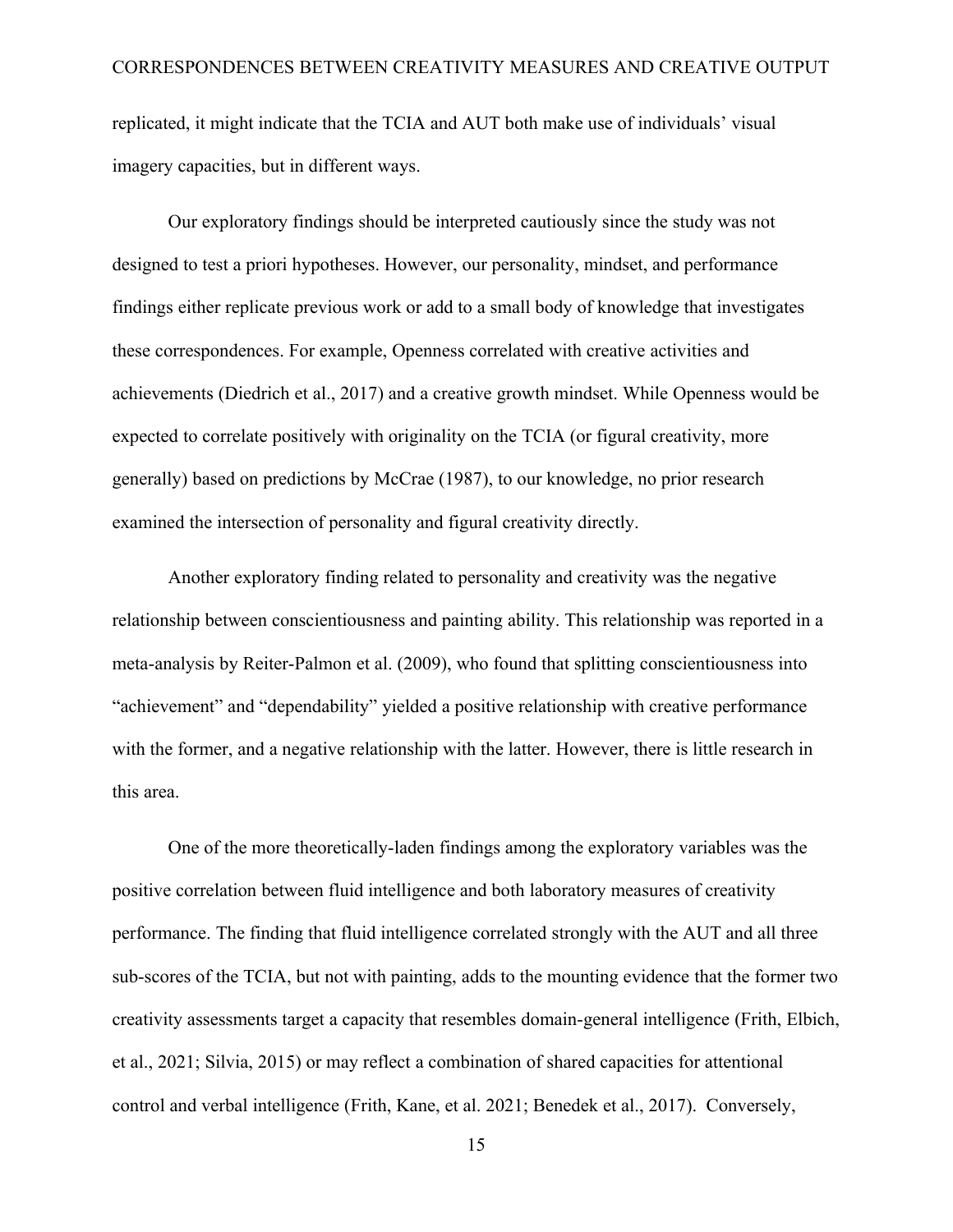another interpretation is that, given that the painting task correlates with the TCIA but not with other performance measures, this painting task yields a more "distilled" measure of domainspecific creativity.

Despite each measure bearing at least one relationship consistent with previous reports, there was also a notable lack of correspondence between some of these constructs. Despite correlating positively with TCIA originality and creative activities and achievements, Openness to Experience did not correlate with performance on the AUT. This finding is surprising, as this relationship is found consistently enough that it is used to infer accuracy of computerized scoring techniques relative to humans (Acar et al., 2021; Beaty & Johnson, 2021). Furthermore, painting quality did not correspond to creative activities and achievements, even when the visual arts practice subscore was isolated and compared. The absence of this relationship can be interpreted in many ways, and will itself need to be replicated before drawing definitive conclusions. However, it is possible that the quality of amateur paintings is unrelated to the amount of time individuals spend practicing their visual arts skills.

A distinct, but related, consideration is of the use of nonexpert painting raters. Although we did not set out to use the Consensual Assessment Technique to score these paintings, our protocol resembles a nonexpert execution of it. The Consensual Assessment Technique, first proposed by Teresa Amabile (1982), is a process by which creative products are rated by "appropriate observers," or "those familiar with the domain in which the product was created or the response articulated" (p. 1001). Kaufman et al. (2011) sought to test the divergence of novice versus expert raters in poetry, and found that expert and nonexpert ratings only correlated at r = .71, with experts having higher interrater reliability. However, as paintings might be a more "accessible" artform to nonexpert raters, a similar study in the visual arts domain would be an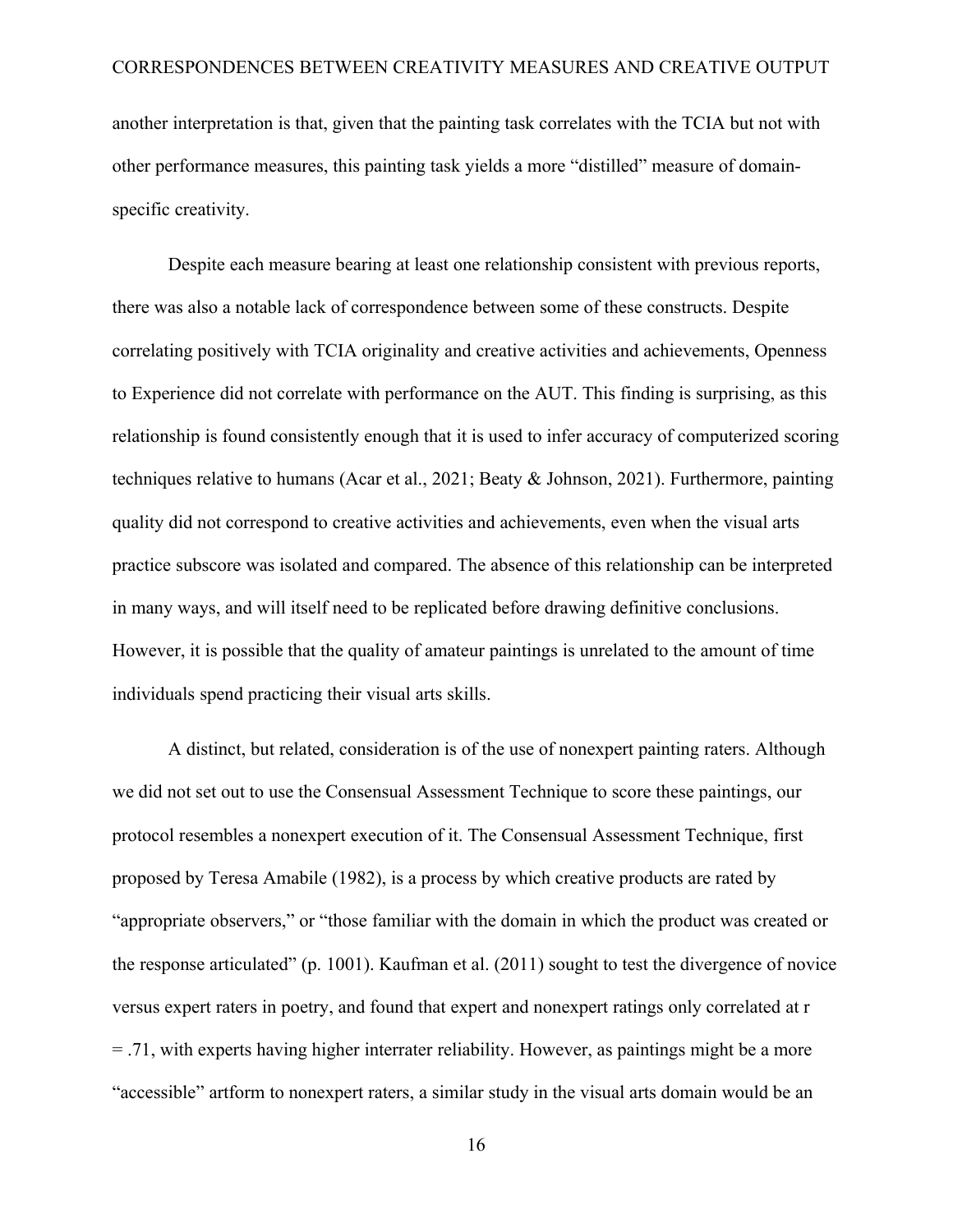informative future direction. Furthermore, existing work has shown that those with less artistic experience produce more consistent ratings for museum-grade paintings than those with moderate levels of experience, on par with high levels of expertise (Chatterjee et al., 2010). Given that our raters achieved acceptable reliability for rating the paintings collected here, and the use of MFRMs to adjust for rater severity, the use of nonexpert raters is not necessarily cause for concern. Empirical aesthetics research, for example, often has nonexperts rate the beauty, skill, and other aesthetic qualities of paintings. Whether rating the creativity of a painting is more subjective than the beauty of a painting is an open question, our evidence nonetheless suggests that nonexperts can reach considerable consensus.

There are several ways that to improve this protocol in future work. First, providing "be creative" instructions has been shown to increase people's divergent thinking ability on the AUT and may similarly improve people's creativity in their abstract paintings, if such language were added to future painting instructions (Nusbaum, Silvia, & Beaty, 2014). Second, intuitively and empirically, taking longer to complete a creativity task may improve performance. Acar et al. (2021) found in their meta-analysis of 1325 verbal and 488 figural responses that longer think time predicted originality, across different divergent thinking tasks. Future studies could allot 3-5 minutes to complete the AUT and encourage participants to take the full 20 minutes to complete the seven images of the TCIA. We could also extend the time allotted to the painting task to be 30 minutes.

Given that the general "creativity ratings" were internally-consistent and varied meaningfully, an interesting avenue for future work would be to explore different rating criteria for abstract paintings and identifying separate factors or sub-scores, as in the TCIA. One possibility is to use the same scoring criteria as the TCIA. However, given that freely-painted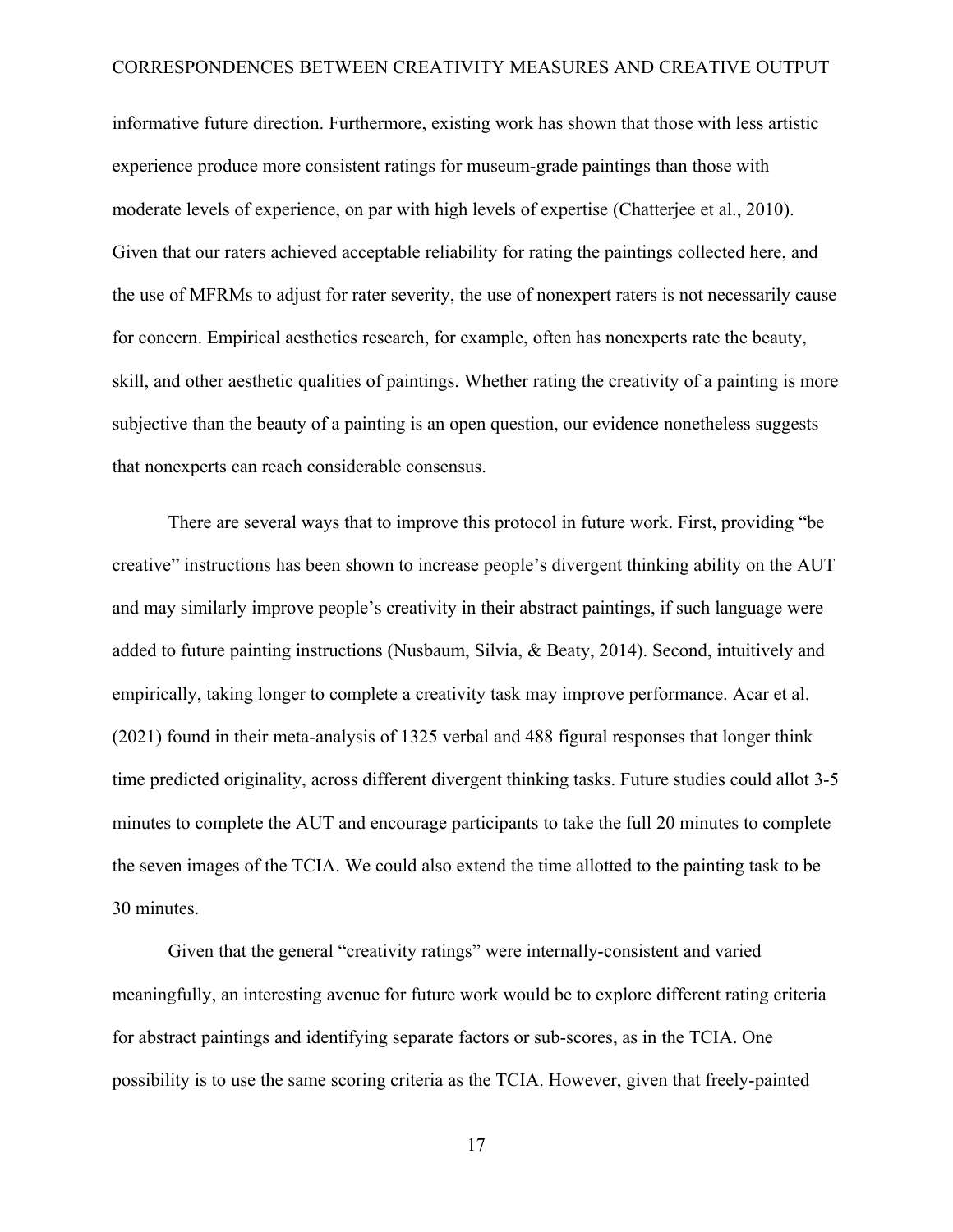abstract art may carry more emotional associations than simple figural designs, a starting point for developing additional rating questions might consider the list of 11 "fundamental terms" to describe reactions to art that were distilled by Anjan Chatterjee and colleagues (Christensen et al., 2021; Chatterjee, 2020). Future work could determine whether any of these words could be used to assess creative aptitude or go through the process of creating a similar list of indicators of creativity with which to rate paintings. Another possibility is to use the 11 fundamental terms, many of which describe affective reactions to art, to train raters on how to judge the "expressiveness" of a piece.

Beyond further refinement of the protocol itself, and increasing sophistication of the rating schemes, there is significant room for further exploration into how creative performance on abstract freeform painting predicts performance in other creative domains and in real-world creative achievement. In the current literature that uses the AUT as a proxy for creative potential, the relationships between creative ability and creative achievement are not straightforward. For example, creative achievement may require an interplay between the Openness personality trait, general intelligence, motivation, and domain-specific expertise (Jauk et al., 2014).

In looking back to Guilford's (1950) call to find means by which to measure creativity as an ability independent of intelligence, our abstract, freeform painting task seems to accomplish that aim, and yield reliable, normally distributed scores of creativity. Such a protocol does *not* meet the other practical requirements outlined by Barron (1965) - that many individuals simultaneously complete the task at once and be quickly scored without human raters.

As a field, though, we are not as primarily concerned with aptitude tests for the purposes of personnel selection as the early pioneers in creativity once were. The central aim today is deeper understanding of creative capacity. Painting represents a novel, yet familiar, means to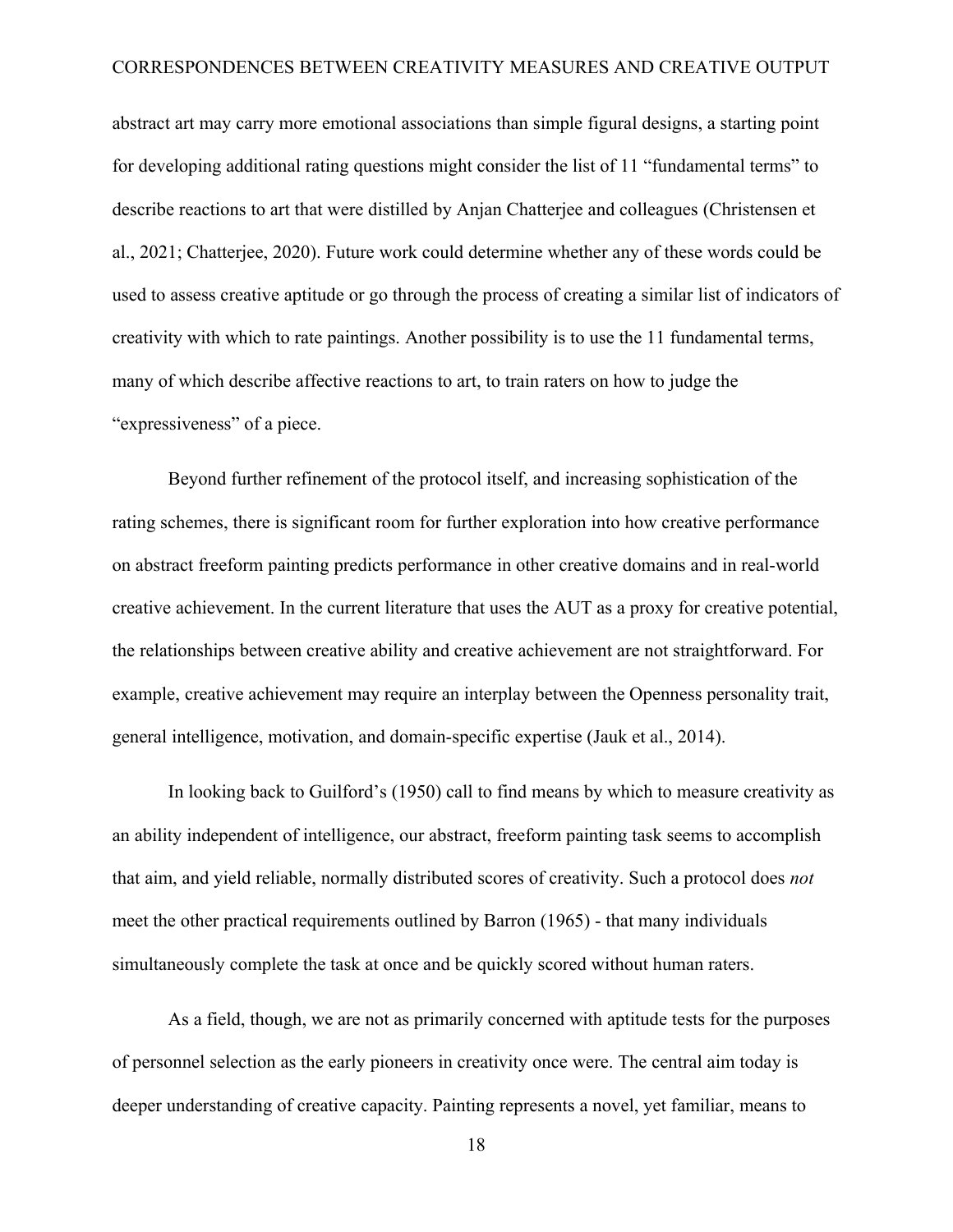apprehend its nature more deeply. Surely, such a task is not as easy to implement or score as traditional laboratory-based tasks that have dominated the literature. However, based on our results, we think this protocol represents a fruitful avenue for future work in collecting and rating a sample of ecologically and face-valid creative products. Inclusion of a painting task helps illuminate the similarities and differences between performance measures, including text-based and figural divergent thinking tasks, fluid intelligence tests, and hands-on artistic activities, and offers us another path to advancing understanding.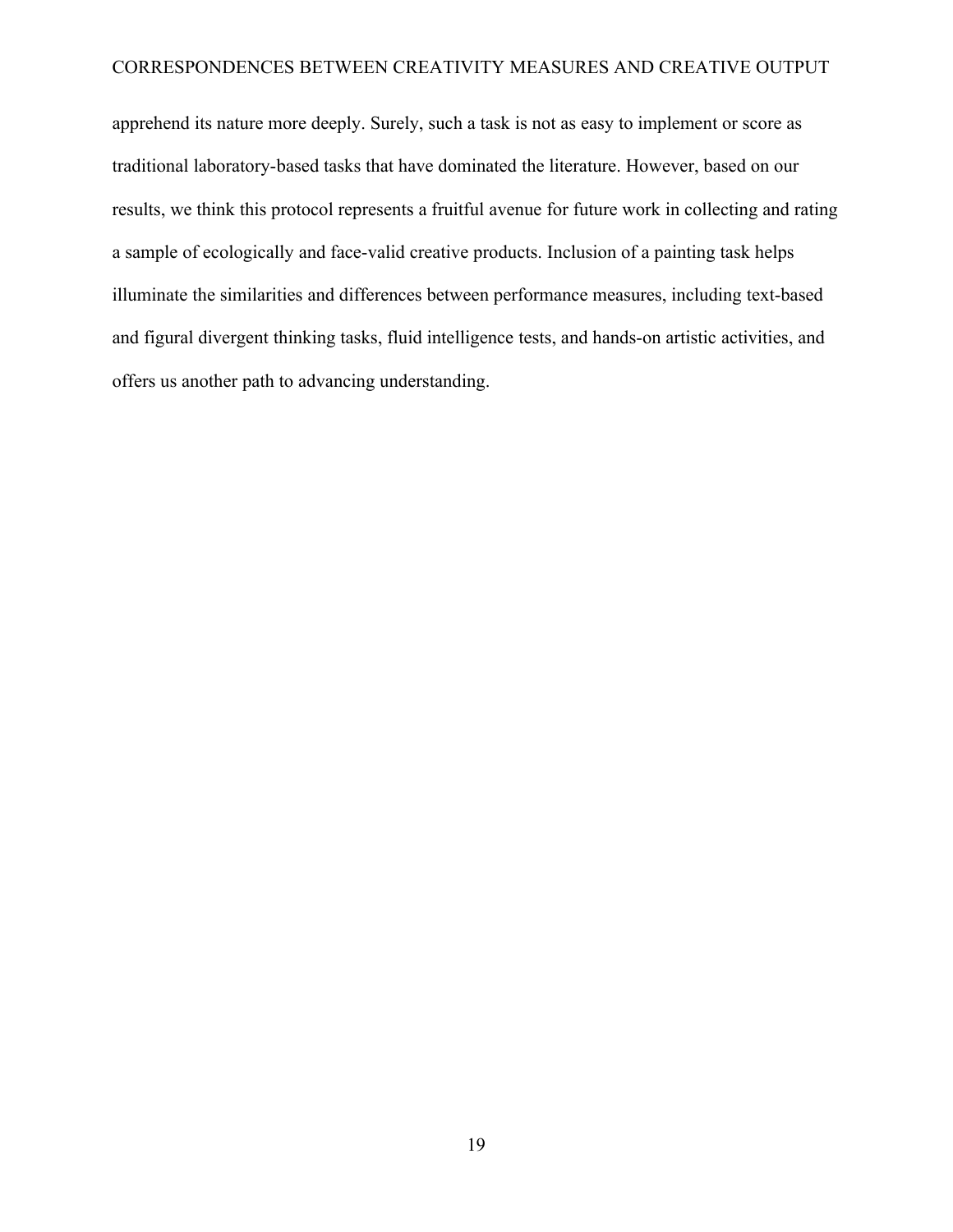#### **References**

- Acar, S., Berthiaume, K., Grajzel, K., Dumas, D., Flemister, C. T., & Organisciak, P. (2021). Applying Automated Originality Scoring to the Verbal Form of Torrance Tests of Creative Thinking. *Gifted Child Quarterly*, 00169862211061874.
- Amabile, T. M. (1982). Social psychology of creativity: A consensual assessment technique. *Journal of personality and social psychology*, *43*(5), 997.
- Aubert, M., Lebe, R., Oktaviana, A. A., Tang, M., Burhan, B., Jusdi, A., ... & Brumm, A. (2019). Earliest hunting scene in prehistoric art. *Nature*, *576*(7787), 442-445.
- Ausubel, D. P. (1967). Learning theory and classroom practice. *Ontario Institute for Studies in Education Bulletin*.
- Barron, F. (1965). Some studies of creativity at the Institute of Personality Assessment and Research. *The Creative Organization, ed. Gary A. Steiner*, 118-25.
- Beaty, R. E. (2015). The neuroscience of musical improvisation. *Neuroscience & Biobehavioral Reviews*, *51*, 108-117. <https://doi.org/10.1016/j.neubiorev.2015.01.004>
- Beaty, R. E., & Johnson, D. R. (2021). Automating creativity assessment with SemDis: An open platform for computing semantic distance. *Behavior research methods*, *53*(2), 757-780.
- Beaty, R. E., Johnson, D. R., Zeitlen, D. C., & Forthmann, B. (2022). Semantic Distance And the Alternate Uses Task: Recommendations for Reliable Automated Assessment of Originality. *Creativity Research Journal*, *0*(0), 1–16. <https://doi.org/10.1080/10400419.2022.2025720>
- Beaty, R. E., & Silvia, P. J. (2013). Metaphorically speaking: Cognitive abilities and the production of figurative language. *Memory & Cognition*, *41*(2), 255-267. <https://doi.org/10.3758/s13421-012-0258-5>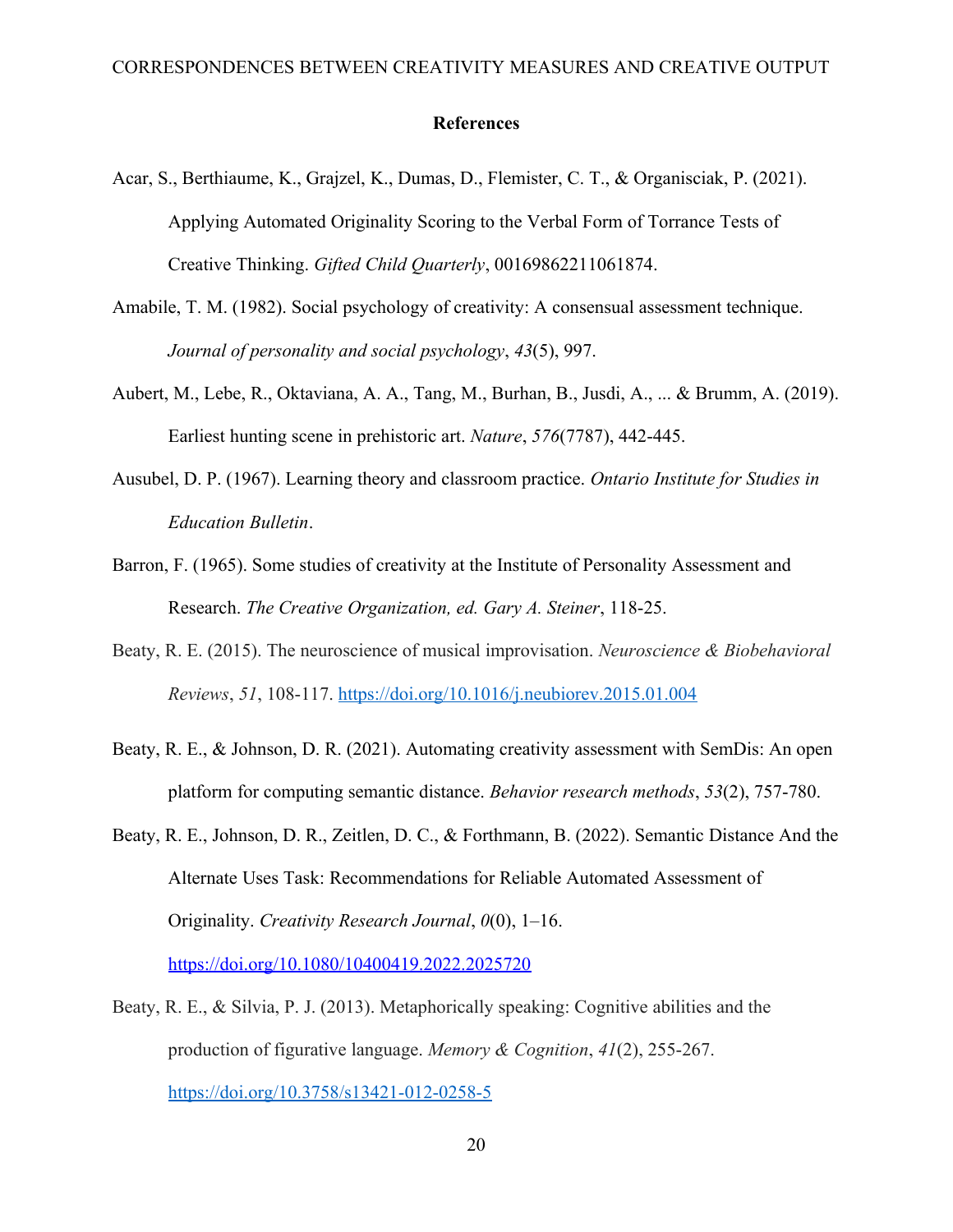- Benedek, M., Karstendiek, M., Ceh, S. M., Grabner, R. H., Krammer, G., Lebuda, I., ... & Kaufman, J. C. (2021). Creativity myths: Prevalence and correlates of misconceptions on creativity. *Personality and Individual Differences*, *182*, 111068.
- Benedek, M., Kenett, Y. N., Umdasch, K., Anaki, D., Faust, M., & Neubauer, A. C. (2017). How semantic memory structure and intelligence contribute to creative thought: a network science approach. *Thinking & Reasoning*, *23*(2), 158-183.
- Carson, S. H., Peterson, J. B., & Higgins, D. M. (2005). Reliability, validity, and factor structure of the creative achievement questionnaire. *Creativity research journal*, *17*(1), 37-50.
- Chatterjee, A. 2020, July 1. *Coming to Terms with Art.* Templeton Religion Trust. https://templetonreligiontrust.org/explore/coming-to-terms-with-art/
- Christensen, A. P., Cardillo, E. R., & Chatterjee, A. (2021). Can art promote understanding? A review of the psychology and neuroscience of aesthetic cogntivism.
- Christensen, A. P., Silvia, P. J., Nusbaum, E. C., & Beaty, R. E. (2018). Clever people: Intelligence and humor production ability. *Psychology of Aesthetics, Creativity, and the Arts*, *12*(2), 136.
- Christensen, P. R., & Guilford, J. P. (1963). An experimental study of verbal fluency factors. *British Journal of Statistical Psychology*, *16*, 1–26. [https://doi.org/10.1111/j.2044-](https://doi.org/10.1111/j.2044-8317.1963.tb00195.x) [8317.1963.tb00195.x](https://doi.org/10.1111/j.2044-8317.1963.tb00195.x)
- Diedrich, J., Jauk, E., Silvia, P. J., Gredlein, J. M., Neubauer, A. C., & Benedek, M. (2018). Assessment of real-life creativity: The Inventory of Creative Activities and Achievements (ICAA). *Psychology of Aesthetics, Creativity, and the Arts*, *12*(3), 304.

Eckes, T. (2011). Introduction to many-facet Rasch measurement. *Franfurt am Main: Peter Lang*.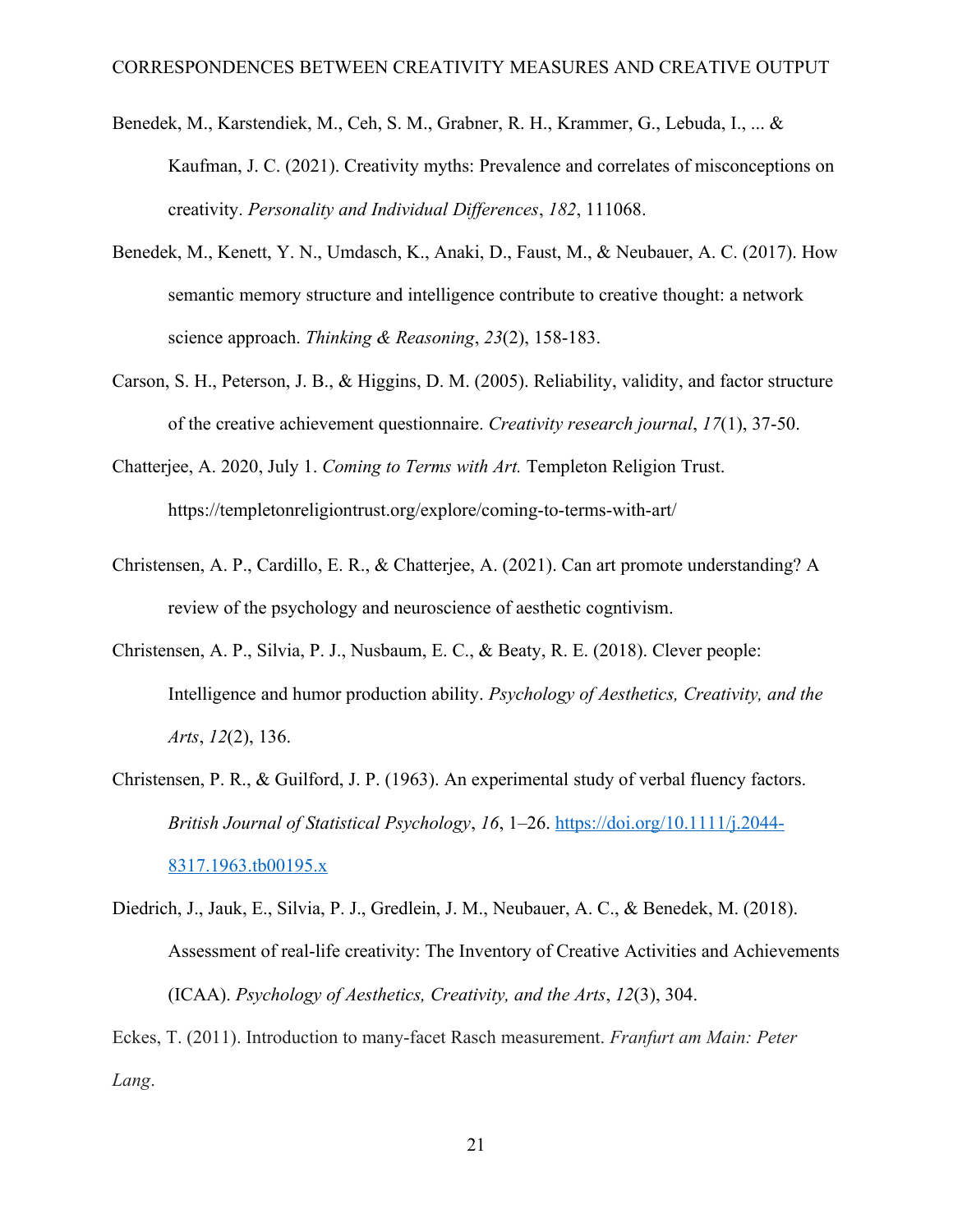- Frith, E., Elbich, D. B., Christensen, A. P., Rosenberg, M. D., Chen, Q., Kane, M. J., ... & Beaty, R. E. (2021). Intelligence and creativity share a common cognitive and neural basis. *Journal of Experimental Psychology: General*, *150*(4), 609.
- Frith, E., Kane, M. J., Welhaf, M. S., Christensen, A. P., Silvia, P. J., & Beaty, R. E. (2021). Keeping creativity under control: contributions of attention control and fluid intelligence to divergent thinking. *Creativity Research Journal*, *33*(2), 138-157.
- Guilford, J. P. (1967). Creativity: Yesterday, today and tomorrow. *The Journal of Creative Behavior*, *1*(1), 3-14.
- Guilford, J. P. (1950). Creativity. *American psychologist*, *5*(9).
- Hintzman, D. L. (2011). Research strategy in the study of memory: Fads, fallacies, and the search for the "coordinates of truth". *Perspectives on Psychological Science*, *6*(3), 253- 271.
- Jankowska, D. M., & Karwowski, M. (2015). Measuring creative imagery abilities. *Frontiers in Psychology*, *6*, 1591. <https://doi.org/10.3389/fpsyg.2015.01591>
- Jauk, E., Benedek, M., & Neubauer, A. C. (2014). The road to creative achievement: A latent variable model of ability and personality predictors. *European journal of personality*, *28*(1), 95-105.

Jellen, H. G., & Urban, K. K. (1989). Assessing creative potential world-wide: the first crosscultural application of the test for creative thinking—drawing production (TCT-DP). *Gifted Education International*, *6*(2), 78-86. <https://doi.org/10.1177%2F026142948900600204>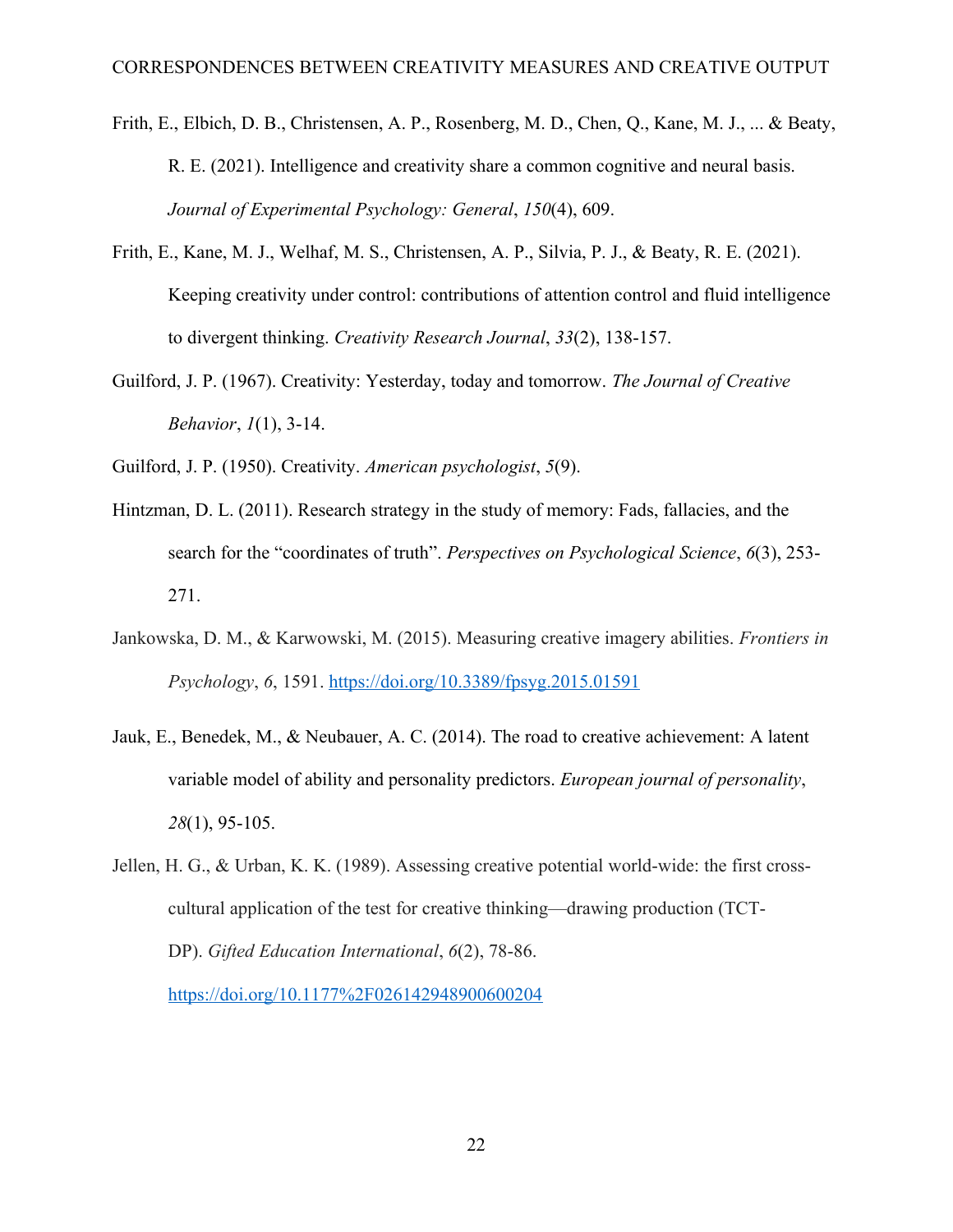- Johnson, D. R., Kaufman, J. C., Baker, B., Barbot, B., Green, A., van Hell, J., … Beaty, R. (2021, December 1). Extracting Creativity from Narratives using Distributional Semantic Modeling. https://doi.org/10.31234/osf.io/fmwgy
- Kimmel, A. J. (1996). *Ethical issues in behavioral research: A survey*. Blackwell Publishing.
- Kriegman, S., Blackiston, D., Levin, M., & Bongard, J. (2020). A scalable pipeline for designing reconfigurable organisms. *Proceedings of the National Academy of Sciences*, *117*(4), 1853-1859.
- McCrae, R. R. (1987). Creativity, divergent thinking, and openness to experience. *Journal of personality and social psychology*, *52*(6), 1258.
- McNemar, Q. (1946). Diagnostic Psychological Testing; The Theory, Statistical Evaluation, and Diagnostic Application of a Battery of Tests. Volume I.
- Nusbaum, E. C., Silvia, P. J., & Beaty, R. E. (2017). Ha ha? Assessing individual differences in humor production ability. *Psychology of Aesthetics, Creativity, and the Arts*, *11*(2), 231.
- Primi, R., Silvia, P. J., Jauk, E., & Benedek, M. (2019). Applying many-facet Rasch modeling in the assessment of creativity. Psychology of Aesthetics, Creativity, and the Arts, 13(2), 176–186. [https://doi.org/10.1037/aca0000230](https://psycnet.apa.org/doi/10.1037/aca0000230)
- R Core Team (2021). R: A language and environment for statistical computing. R Foundation for Statistical Computing, Vienna, Austria.<https://www.R-project.org/>
- Reiter-Palmon, R., Illies, M. Y., Kobe Cross, L., Buboltz, C., & Nimps, T. (2009). Creativity and domain specificity: The effect of task type on multiple indexes of creative problemsolving. *Psychology of Aesthetics, Creativity, and the Arts*, *3*(2), 73.
- Robitzsch, A., Kiefer, T., & Wu, M. (2021). TAM: Test Analysis Modules. R package version 3.7-16.<https://CRAN.R-project.org/package=TAM>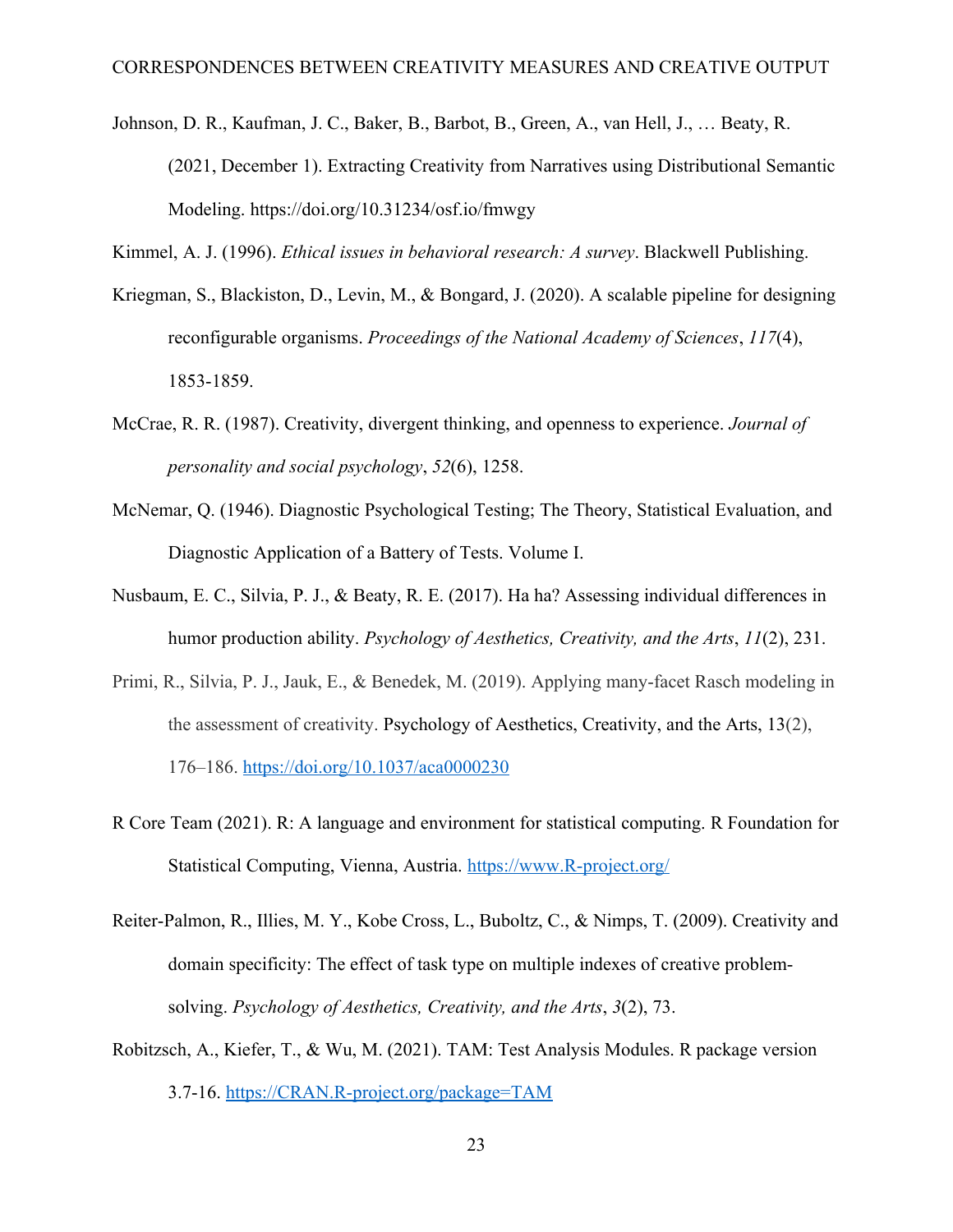- Runco, M. A., & Acar, S. (2012). Divergent thinking as an indicator of creative potential. *Creativity research journal*, *24*(1), 66-75.
- Runco, M. A., & Jaeger, G. J. (2012). The standard definition of creativity. *Creativity research journal*, *24*(1), 92-96.
- Silvia, P. J. (2015). Intelligence and creativity are pretty similar after all. *Educational psychology review*, *27*(4), 599-606.
- Silvia, P. J., & Beaty, R. E. (2012). Making creative metaphors: The importance of fluid intelligence for creative thought. *Intelligence*, *40*(4), 343-351.

Torrance, P. (1966). Torrance tests of creative thinking. Princeton, NJ: Personnel Press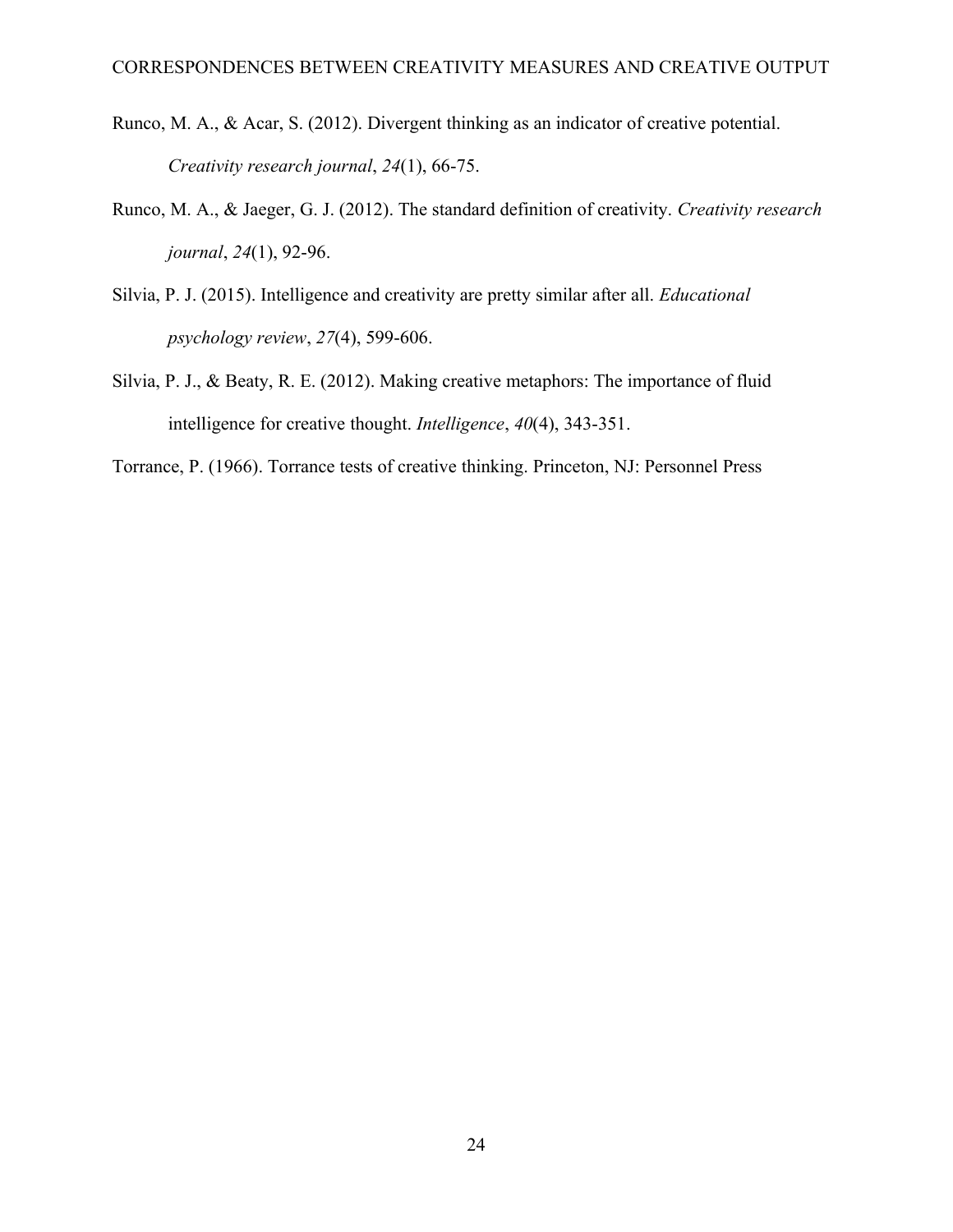| Variable         | Painting  | $TCIA$ <sub>-</sub><br>$\Omega$ | <b>TCIA_V TCIA_T</b> |          | <b>AUT</b> | Gf       |             | <b>Growth MS Fixed MS</b> | Open       | Consc       | Extra              | Agree    | <b>Neurot</b> | VisArt_A<br>ct                | Activ | Achiev |
|------------------|-----------|---------------------------------|----------------------|----------|------------|----------|-------------|---------------------------|------------|-------------|--------------------|----------|---------------|-------------------------------|-------|--------|
| 1. Painting      |           |                                 |                      |          |            |          |             |                           |            |             |                    |          |               |                               |       |        |
| 2. TCIA O        | $0.281**$ |                                 |                      |          |            |          |             |                           |            |             |                    |          |               |                               |       |        |
| 3. TCIA V        |           | $0.175$ $0.702***$              |                      |          |            |          |             |                           |            |             |                    |          |               |                               |       |        |
| 4. TCIA T        | $0.202*$  | $0.807***$ $0.751***$           |                      |          |            |          |             |                           |            |             |                    |          |               |                               |       |        |
| 5. AUT           | 0.077     | 0.158                           | $0.232*$             | 0.165    |            |          |             |                           |            |             |                    |          |               |                               |       |        |
| $6. Gf$          | 0.053     | $0.338***$                      | $0.322***$           | $0.223*$ | $0.293**$  |          |             |                           |            |             |                    |          |               |                               |       |        |
| 7. Growth MS     | $-0.018$  | 0.191                           | 0.165                | 0.096    | 0.066      | 0.074    |             |                           |            |             |                    |          |               |                               |       |        |
| 8. Fixed MS      | $-0.122$  | $-0.168$                        | $-0.122$             | $-0.124$ | $-0.180$   | $-0.080$ | $-0.508***$ |                           |            |             |                    |          |               |                               |       |        |
| 9. Open          | 0.126     | 0.195                           | 0.148                | 0.114    | 0.133      | $-0.004$ | $0.257*$    | $-0.297**$                |            |             |                    |          |               |                               |       |        |
| 10. Consc        | $-0.195$  | $-0.022$                        | 0.036                | 0.060    | $-0.041$   | $-0.055$ | $0.263*$    | $-0.108$                  | 0.010      |             |                    |          |               |                               |       |        |
| 11. Extra        | $-0.188$  | 0.093                           | 0.120                | 0.096    | $-0.039$   | 0.099    | 0.181       | 0.074                     | $0.210*$   | $0.374***$  |                    |          |               |                               |       |        |
| 12. Agree        | 0.039     | $-0.127$                        | 0.019                | $-0.048$ | 0.135      | 0.055    | $0.315***$  | $-0.414***$               | 0.090      | 0.177       | $-0.010$           |          |               |                               |       |        |
| 13. Neurot       | 0.005     | $-0.076$                        | $-0.082$             | $-0.046$ | $-0.029$   | $-0.151$ | $-0.208*$   | 0.052                     | 0.163      | $-0.468***$ | $-0.285**$         | $-0.072$ |               |                               |       |        |
| 14. VisArt Act   | 0.112     | $0.208*$                        | $0.241*$             | 0.190    | $0.020*$   | 0.126    | 0.105       | $-0.082$                  | $0.245*$   | 0.017       | 0.075              | $-0.056$ | 0.170         |                               |       |        |
| 15. Activities   | 0.060     | $0.307**$                       | $0.260**$            | $0.217*$ | 0.021      | 0.088    | $0.216*$    | $-0.096$                  | $0.451***$ |             | $0.192$ $0.324***$ | 0.004    |               | $0.022$ $0.736***$            |       |        |
| 16. Achievements |           | $0.015$ $0.354***$              | $0.312**$            | $0.242*$ | 0.130      | 0.151    | $0.209*$    | $-0.214*$                 | $0.318***$ | 0.037       | $-0.057$           | 0.039    |               | $0.150$ $0.359***$ $0.486***$ |       |        |

# **Appendix A: Pearson's correlations for all DVs**

 $*$  p  $< .05$ 

\*\* p < .005

\*\*\*  $p < .001$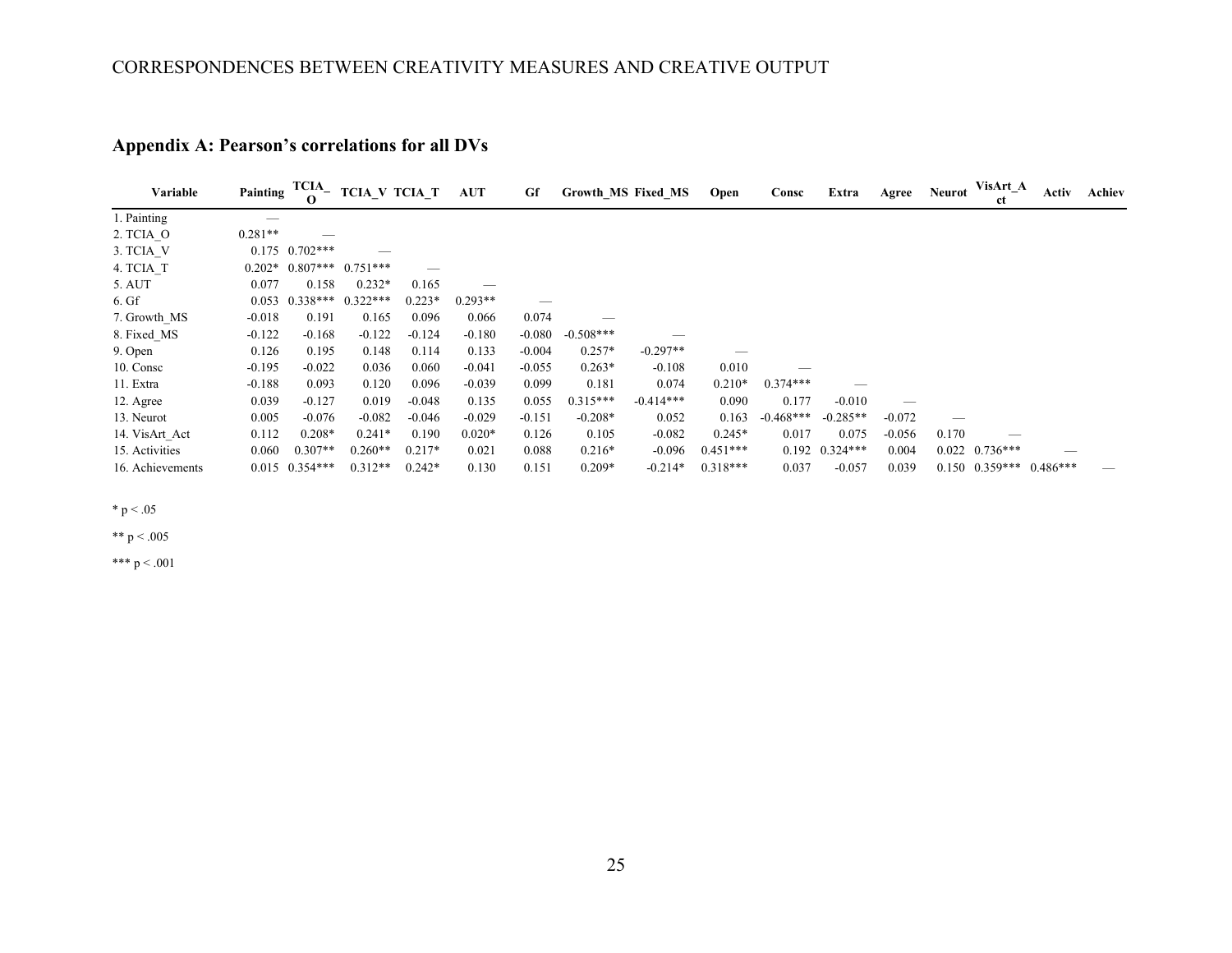# **Appendix B: Measures Used**

# **Alternate Uses Task**

Instructions:

For this task, you'll be asked to come up with as many original and creative uses for objects as you can. The goal is to come up with \*creative ideas\*, which are ideas that strike people as clever, unusual, interesting, uncommon, humorous, innovative, or different.

You will be asked to type uses for 3 different objects.

You will have 2 minutes to type as many creative uses for each object as you can -- just press TAB after each one.

Click the arrow to begin.

Example Prompt:

Please list all of the creative, unusual uses for a ROPE you can think of.

Press TAB after each one.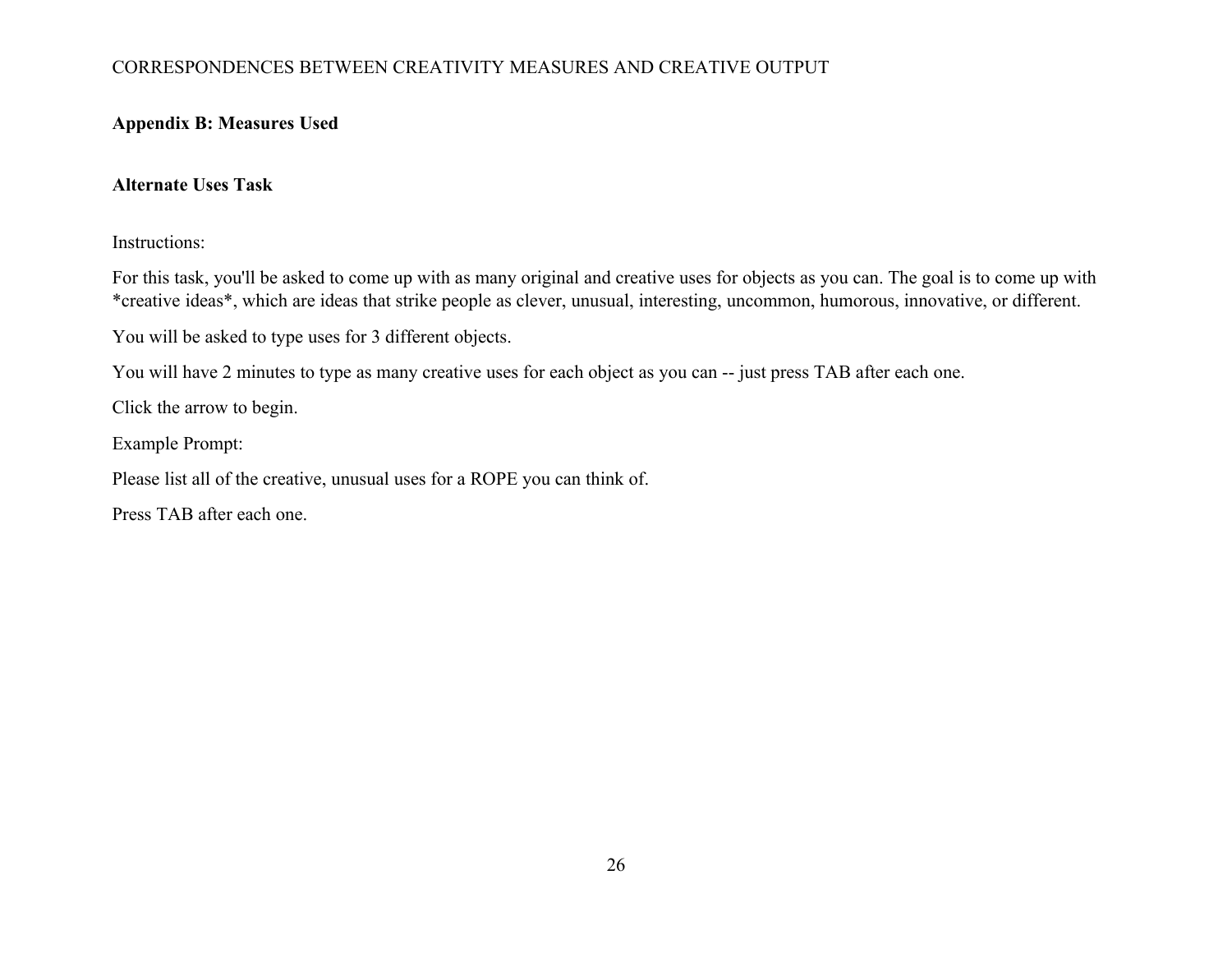## **Forward Flow Task**

Instructions:

In this task, starting from a given word, your job is to write down the next word that follows in your mind from the previous word. Please put down only single words, and do not use proper nouns (such as names, brands, etc.).

Press TAB after each one.

Click the arrow to begin.

Example Prompt:

Write down the next word that follows in your mind from the previous word.

Press TAB after each word. Continue when all text boxes are complete.

Your starting word is 'Table'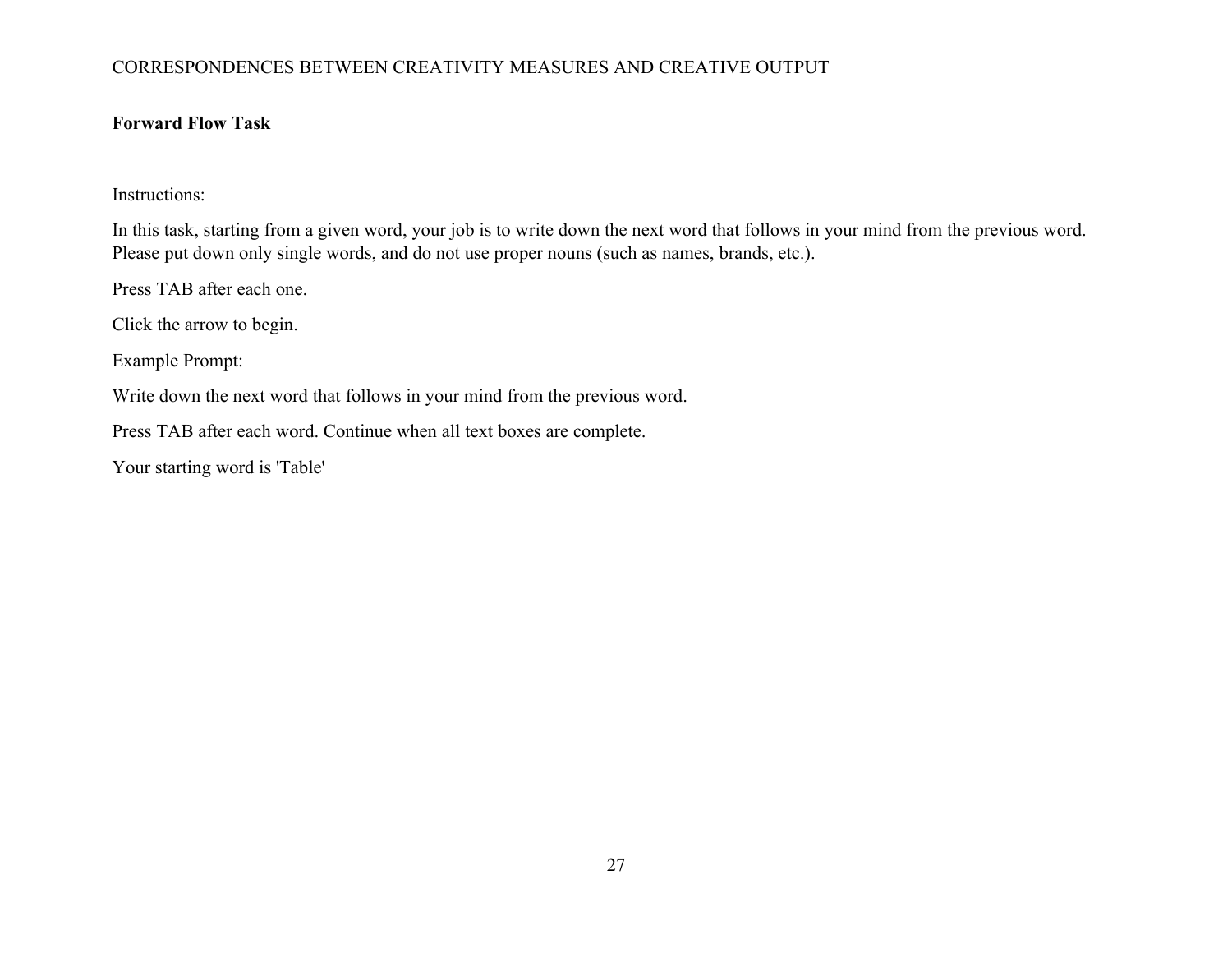# **Test of Creative Image Abilities**

Each participant receives 7 image prompts, either A or B, each with the following instructions:

What does this drawing remind you of? Please, write down.

The more ideas, the better!

Inside the box, underline the idea that you like the most. You can complete it with unrestricted elements, change and develop it so you create something even more unusual. Please, draw your idea.

Write down the title.

Image Prompts: